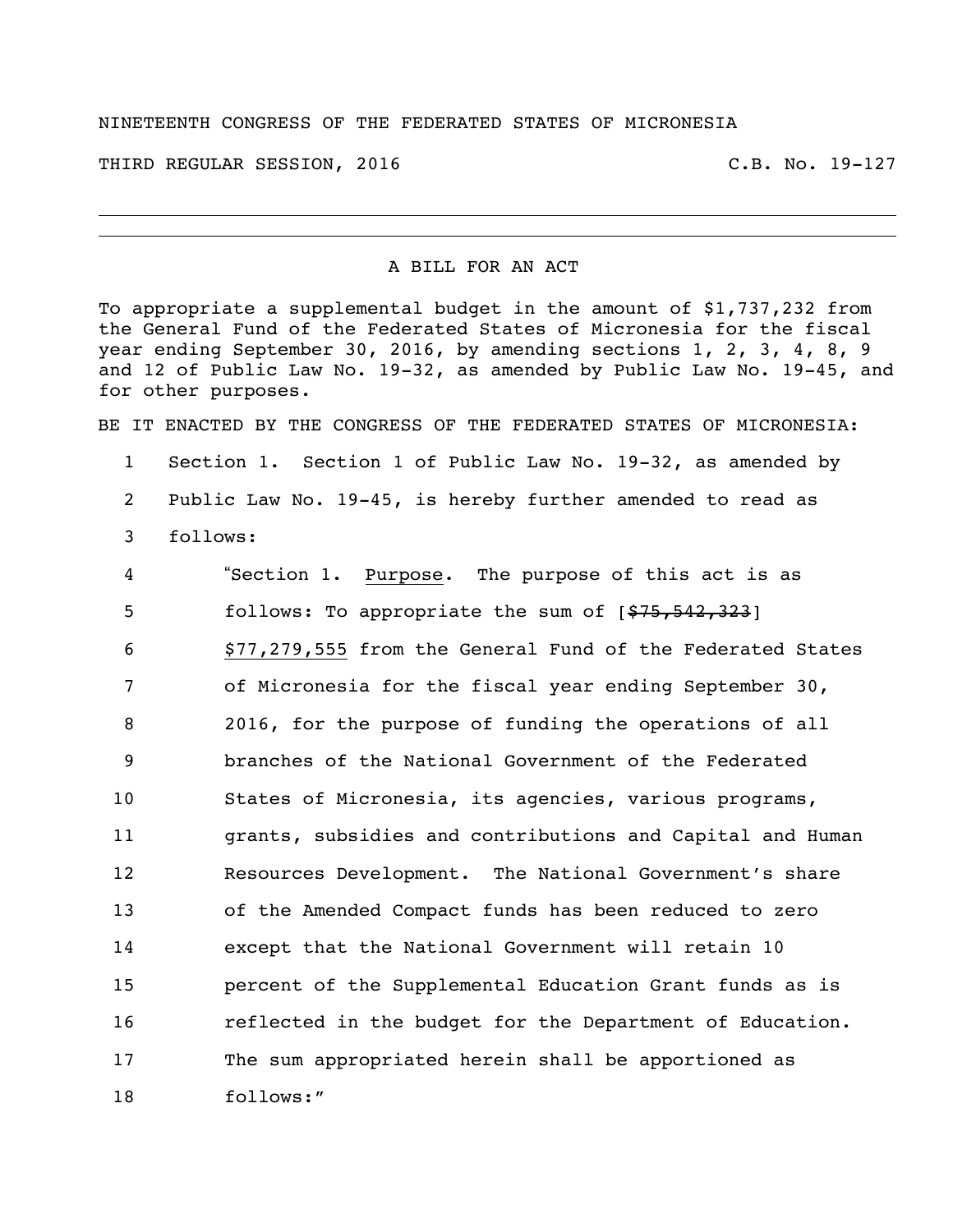| $\mathbf{1}$ | Section 2. Section 2 of Public Law No. 19-32 is hereby |
|--------------|--------------------------------------------------------|
| 2            | amended to read as follows:                            |
| 3            | "Section 2. Operating expenses of the Executive        |
| 4            | Branch. The sum of $[$18,756,699]$ \$19,271,699,       |
| 5            | or so much thereof as may be necessary, is             |
| 6            | hereby appropriated from the General Fund of the       |
| 7            | Federated States of Micronesia for the fiscal          |
| 8            | year ending September 30, 2016, for the purpose        |
| 9            | of funding the operations of the Executive             |
| 10           | Branch of the National Government during the           |
| 11           | fiscal year 2016. The sum appropriated by this         |
| 12           | section shall be apportioned as follows:               |
| 13           | (1) Office of the President.                           |
| 14           | The sum of $[$1,168,494]$ \$1,298,494, or so much      |
| 15           | thereof as may be necessary, for the operations        |
| 16           | of the Office of the President during the fiscal       |
| 17           | year 2016. The sum appropriated herein shall be        |
| 18           | apportioned as follows:                                |
| 19           | Personnel                                              |
| 20           | 464,640                                                |
| 21           | Travel [190,354] 255,354                               |
| 22           | Contractual Services[431,000] 466,000                  |
| 23           | 110,000                                                |
| 24           | 2,500<br>Fixed Assets                                  |
| 25           | (2) Department of Foreign Affairs.                     |

 $2 \times 27$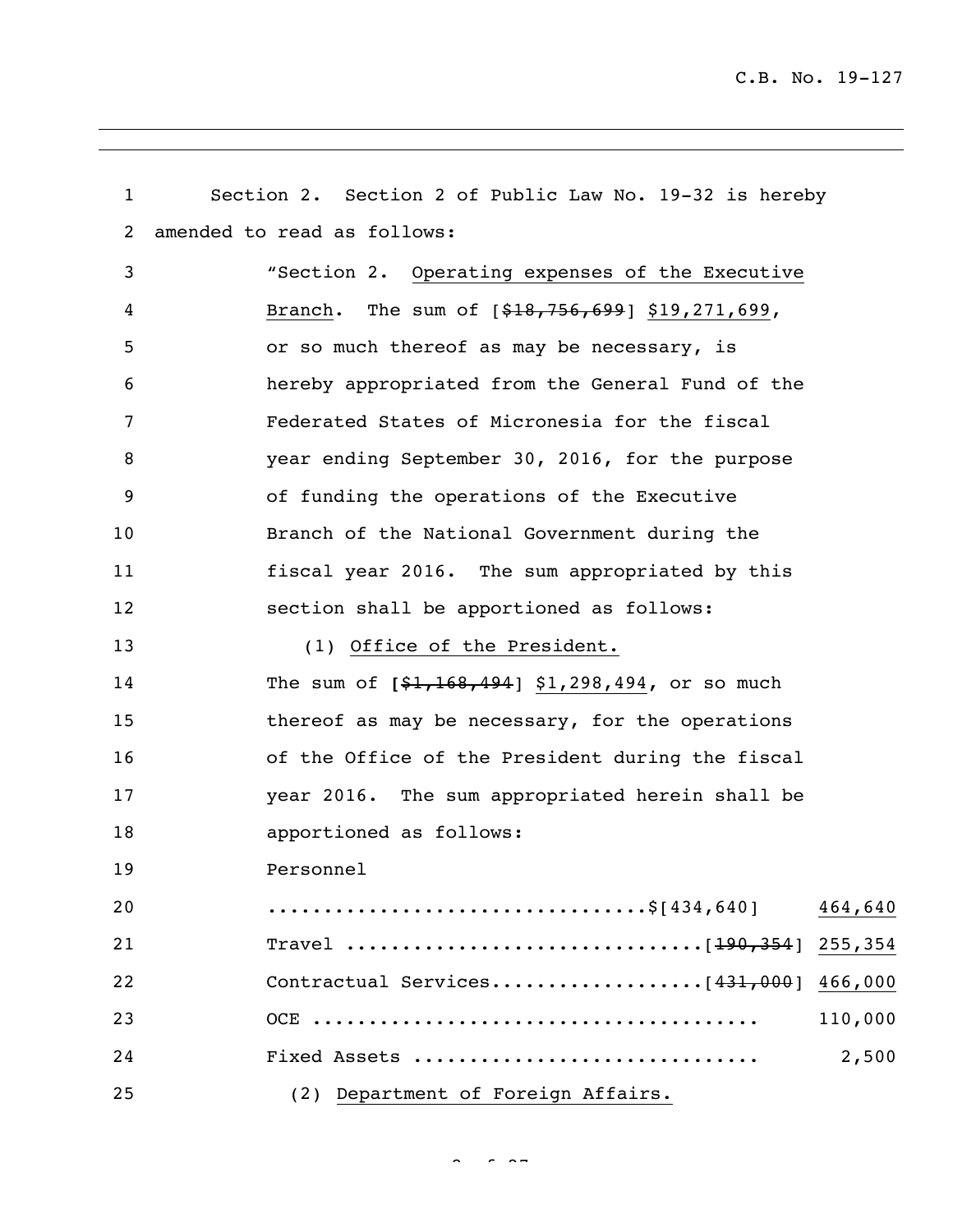| $\mathbf{1}$ | The sum of $[$4,599,168]$ \$4,594,168, or so much   |
|--------------|-----------------------------------------------------|
| 2            | thereof as may be necessary, for the operations     |
| 3            | of the Department of Foreign Affairs during the     |
| 4            | fiscal year 2016. The sum appropriated herein       |
| 5            | shall be apportioned as follows:                    |
| 6            | Personnel \$ 1,340,092                              |
| 7            | 284,899                                             |
| 8            |                                                     |
| 9            | 324,632                                             |
| 10           | 85,900<br>Fixed Assets                              |
| 11           | (3) Department of Finance and Administration.       |
| 12           | The sum of $[$2,476,833]$ \$2,566,833, or so much   |
| 13           | thereof as may be necessary, for the operations     |
| 14           | of the Department of Finance and Administration     |
| 15           | during the fiscal year 2016. The sum                |
| 16           | appropriated herein shall be apportioned as         |
| 17           | follows:                                            |
| 18           | Personnel \$ 1,718,842                              |
| 19           |                                                     |
| 20           |                                                     |
| 21           | 273, 124                                            |
| 22           | Fixed Assets<br>10,500                              |
| 23           | (4) Department of Resources and Development.        |
| 24           | The sum of $$1,291,214$ , or so much thereof as may |
| 25           | be necessary, for the operations of the             |

 $3<sup>2</sup>$  of  $2<sup>2</sup>$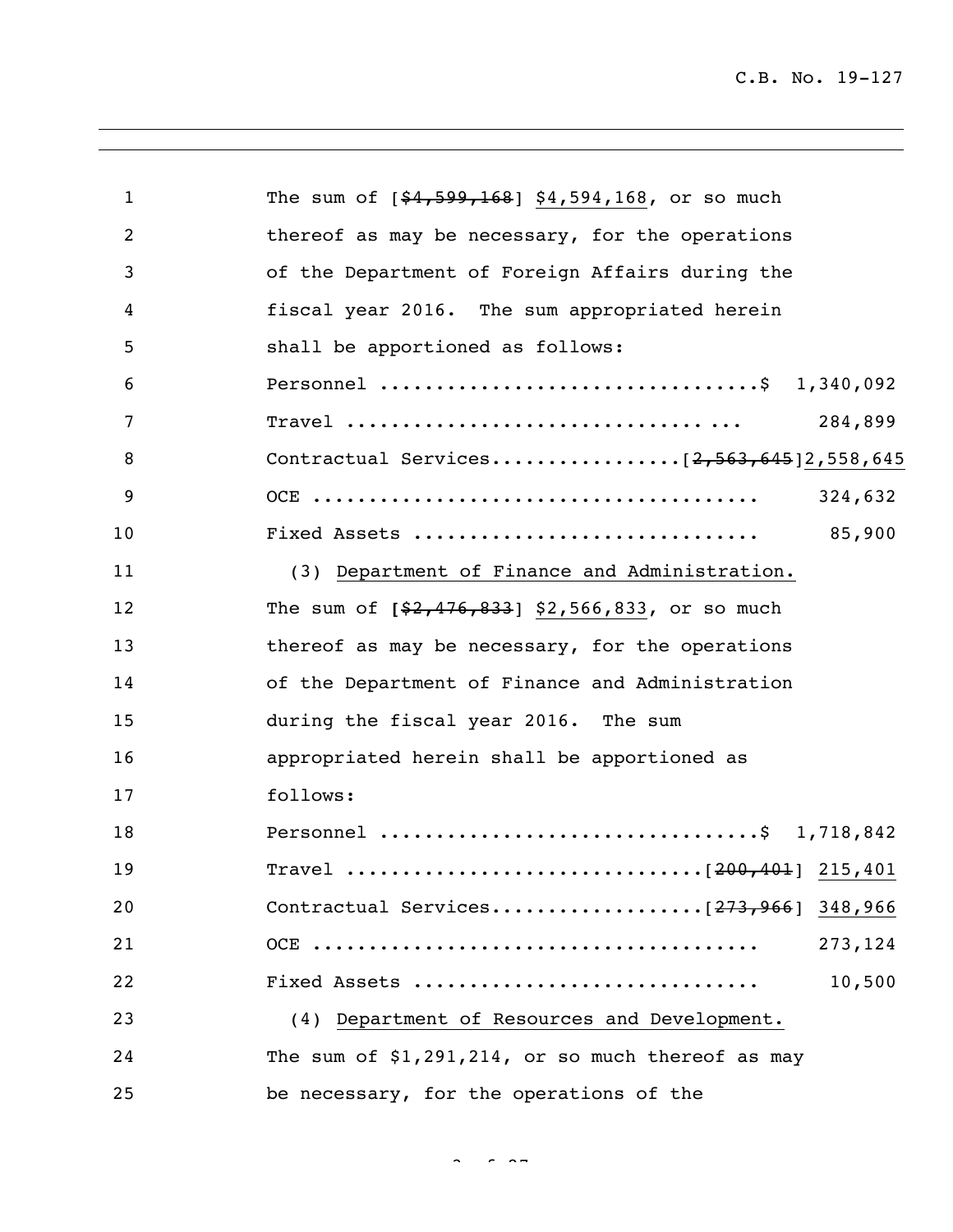| 1  | Department of Resources and Development during    |         |
|----|---------------------------------------------------|---------|
| 2  | the fiscal year 2016. The sum appropriated        |         |
| 3  | herein shall be apportioned as follows:           |         |
| 4  |                                                   | 831,535 |
| 5  |                                                   | 170,202 |
| 6  | Contractual Services                              | 78,157  |
| 7  |                                                   | 180,320 |
| 8  | Fixed Assets                                      | 31,000  |
| 9  | (5) Department of Transportation,                 |         |
| 10 | Communications and Infrastructure.                |         |
| 11 | The sum of $[$2,832,879]$ \$3,132,879, or so much |         |
| 12 | thereof as may be necessary, for the operations   |         |
| 13 | of the Department of Transportation,              |         |
| 14 | Communications and Infrastructure during the      |         |
| 15 | fiscal year 2016. The sum appropriated herein     |         |
| 16 | shall be apportioned as follows:                  |         |
| 17 |                                                   | 773,443 |
| 18 |                                                   | 237,355 |
| 19 | Contractual Services $[1, 740, 136]$ 2,040,136    |         |
| 20 |                                                   | 73,645  |
| 21 | Fixed Assets                                      | 8,300   |
| 22 | Department of Health and Social Affairs.<br>(6)   |         |
| 23 | The sum of \$779,949, or so much thereof as may   |         |
| 24 | be necessary, for the operations of the           |         |
| 25 | Department of Health and Social Affairs during    |         |

 $4 - 27$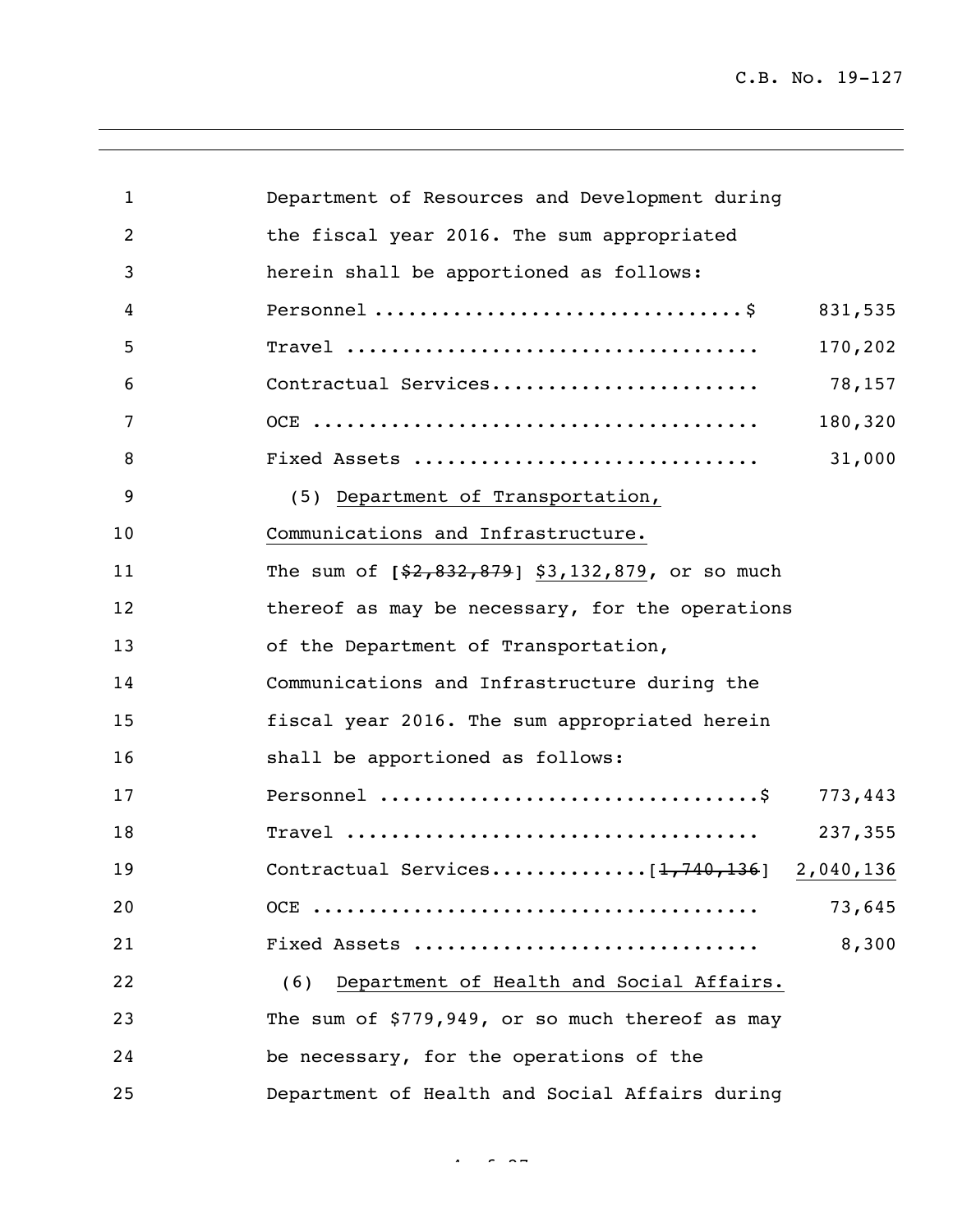| 1  | the fiscal year 2016. The sum appropriated          |         |
|----|-----------------------------------------------------|---------|
| 2  | herein shall be apportioned as follows:             |         |
| 3  |                                                     | 440,848 |
| 4  |                                                     | 130,316 |
| 5  | Contractual Services                                | 108,617 |
| 6  |                                                     | 100,168 |
| 7  | Fixed Assets                                        | $-0-$   |
| 8  | (7) Department of Education.                        |         |
| 9  | The sum of \$849,723, or so much thereof as may     |         |
| 10 | be necessary, for the operations of the             |         |
| 11 | Department of Education during the fiscal year      |         |
| 12 | 2016. Of the total amount of funds appropriated     |         |
| 13 | herein, $[4-0-]$ \$366,598 shall be deemed to come  |         |
| 14 | from funds available under the Supplemental         |         |
| 15 | Education Grant. The sum appropriated herein        |         |
| 16 | shall be apportioned as follows:                    |         |
| 17 |                                                     | 441,204 |
| 18 |                                                     | 154,793 |
| 19 | Contractual Services                                | 168,393 |
| 20 |                                                     | 77,833  |
| 21 | Fixed Assets                                        | 7,500   |
| 22 | (8) Department of Justice.                          |         |
| 23 | The sum of $$3,330,571$ , or so much thereof as may |         |
| 24 | be necessary, for the operations of the             |         |
| 25 | Department of Justice during the fiscal year        |         |

 $\frac{1}{2}$  of  $\frac{1}{2}$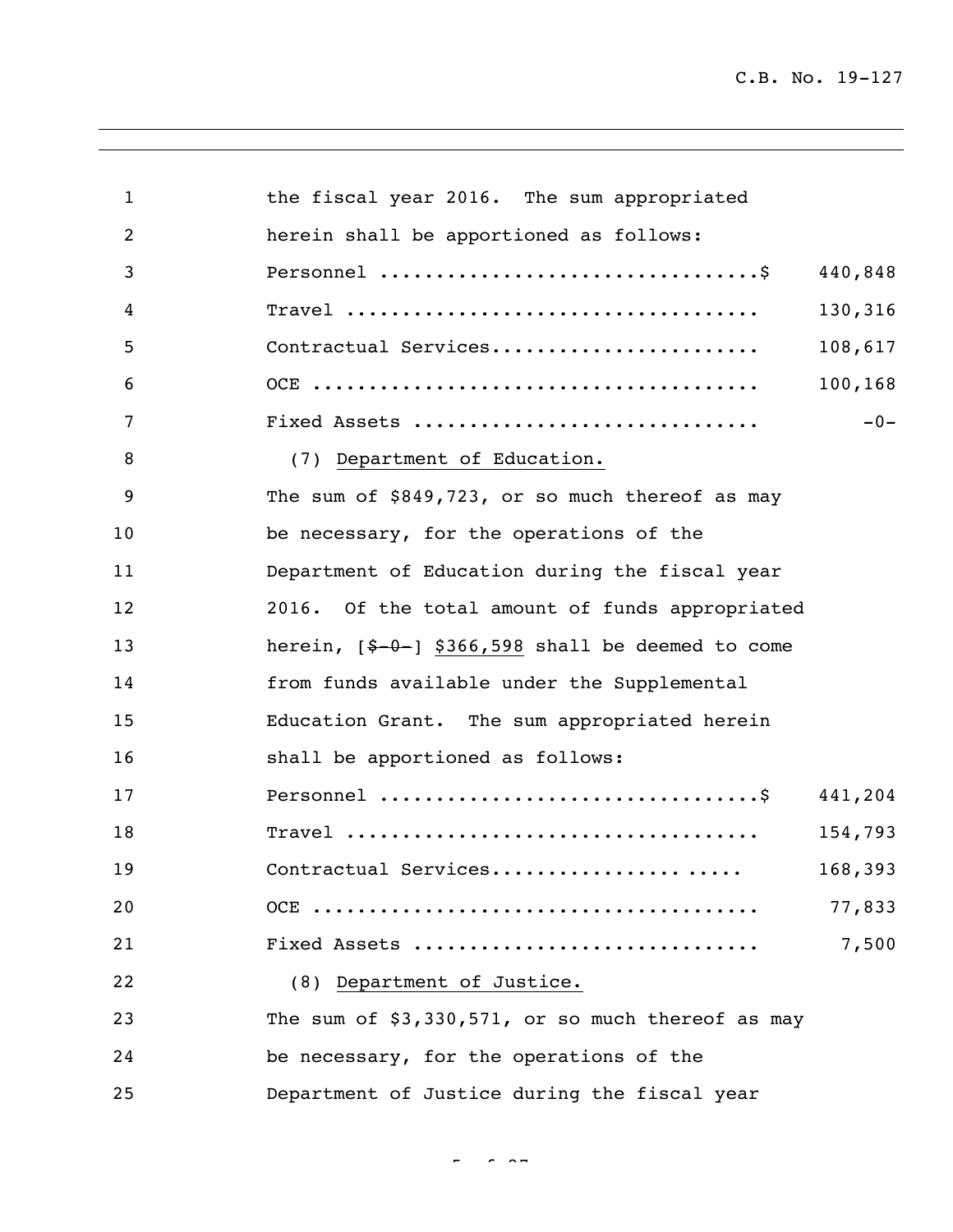| $\mathbf{1}$ | 2016. The sum appropriated herein shall be      |         |
|--------------|-------------------------------------------------|---------|
| 2            | apportioned as follows:                         |         |
| 3            | Personnel \$ 2,351,938                          |         |
| 4            |                                                 | 158,548 |
| 5            | Contractual Services                            | 309,160 |
| 6            |                                                 | 329,125 |
| 7            | Fixed Assets                                    | 181,800 |
| 8            | (9) Office of the Public Defender.              |         |
| 9            | The sum of \$918,421, or so much thereof as may |         |
| 10           | be necessary, for the operations of the Office  |         |
| 11           | of the Public Defender during the fiscal year   |         |
| 12           | 2016. The sum appropriated herein shall be      |         |
| 13           | apportioned as follows:                         |         |
| 14           |                                                 | 663,970 |
| 15           |                                                 | 72,812  |
| 16           | Contractual Services                            | 73,239  |
| 17           |                                                 | 77,900  |
| 18           | Fixed Assets                                    | 30,500  |
| 19           | (10) Office of Environment and Emergency        |         |
| 20           | Management.                                     |         |
| 21           | The sum of \$312,441, or so much thereof as may |         |
| 22           | be necessary, for the operations of the Office  |         |
| 23           | of Environment and Emergency Management during  |         |
| 24           | the fiscal year 2016. The sum appropriated      |         |
| 25           | herein shall be apportioned as follows:         |         |

 $\sigma$   $\sim$   $\sigma$   $\sim$   $\sim$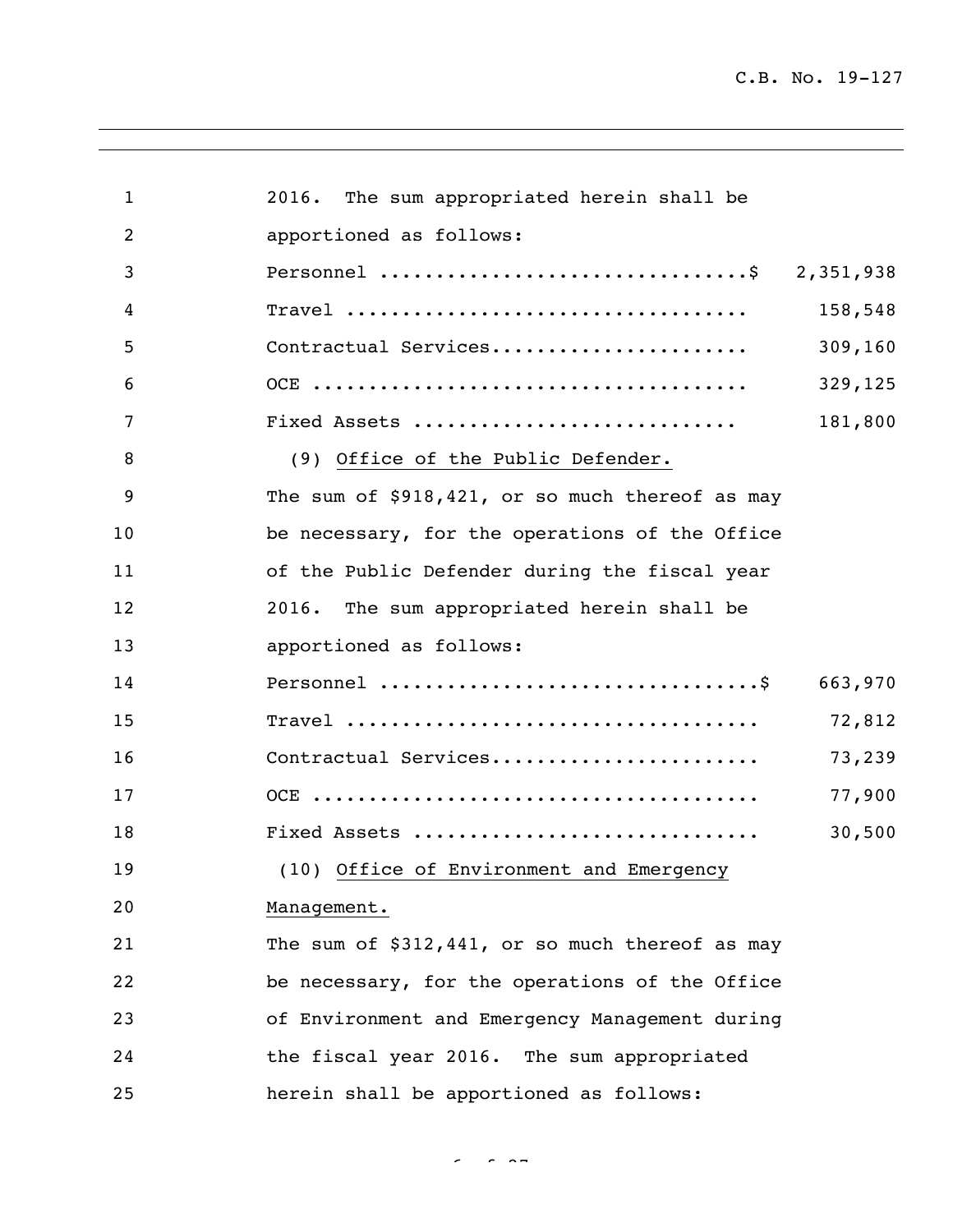| $\mathbf{1}$ | 181,465                                                |
|--------------|--------------------------------------------------------|
| 2            | 90,066                                                 |
| 3            | Contractual Services<br>18,450                         |
| 4            | 22,460                                                 |
| 5            | $-0-$                                                  |
| 6            | (11) Office of National Archives, Culture and          |
| 7            | Historic Preservation.                                 |
| 8            | The sum of \$197,006, or so much thereof as may        |
| 9            | be necessary, for the operations of the Office         |
| 10           | of National Archives, Culture and Historic             |
| 11           | Preservation during the fiscal year 2016. The          |
| 12           | sum appropriated herein shall be apportioned as        |
| 13           | follows:                                               |
| 14           | 117,176                                                |
| 15           | 34,503                                                 |
| 16           | Contractual Services<br>10,425                         |
| 17           | 22,102                                                 |
| 18           | Fixed Assets<br>12,800''                               |
| 19           | Section 3. Section 3 of Public Law No. 19-32 is hereby |
|              | 20 amended to read as follows:                         |
| 21           | "Section 3. Operating Expenses of the                  |
| 22           | Legislative Branch. The sum of [\$4,287,568]           |
| 23           | \$4,782,568, or so much thereof as may be              |
| 24           | necessary, is hereby appropriated from the             |
| 25           | General Fund of the Federated States of                |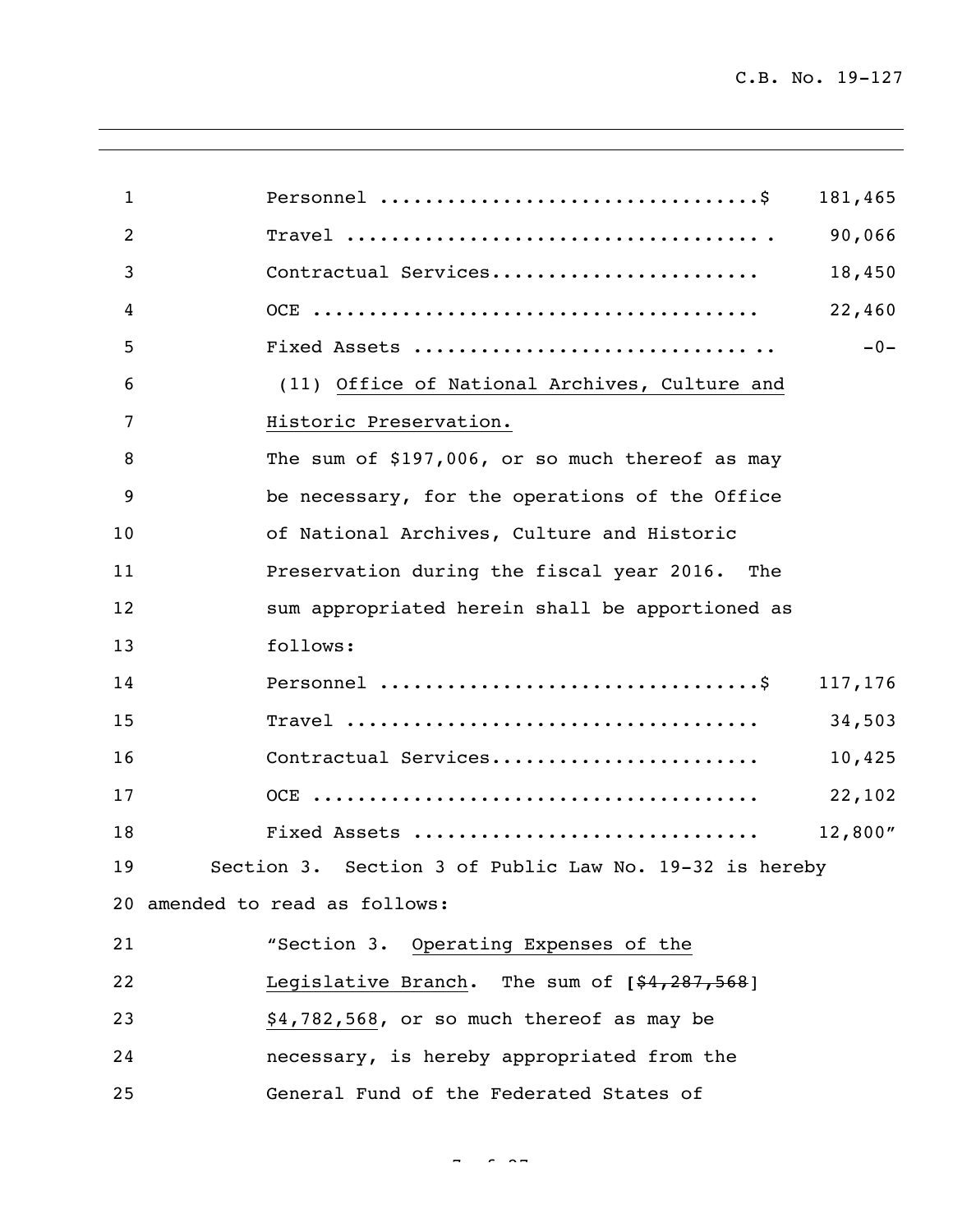| 1  | Micronesia for the fiscal year ending September   |
|----|---------------------------------------------------|
| 2  | 30, 2016, for the operations of the Legislative   |
| 3  | Branch of the National Government during the      |
| 4  | fiscal year 2016. The sum appropriated by this    |
| 5  | section shall be apportioned as follows:          |
| 6  | (1) Speaker and Members.                          |
| 7  | The sum of $[$1,904,511]$ \$2,344,511, or so much |
| 8  | thereof as may be necessary, for the operations   |
| 9  | of the Office of the Speaker and Members of the   |
| 10 | Congress of the Federated States of Micronesia    |
| 11 | during the fiscal year 2016. The sum              |
| 12 | appropriated herein shall be apportioned as       |
| 13 | follows:                                          |
| 14 | 430,530                                           |
| 15 |                                                   |
| 16 |                                                   |
| 17 | $-0-$                                             |
| 18 | Fixed Assets<br>$-0-$                             |
| 19 | (2) Staff Offices.                                |
| 20 | The sum of $[$1,893,057]$ \$1,948,057, or so much |
| 21 | thereof as may be necessary, for the operations   |
| 22 | of the Congress staff offices during fiscal year  |
| 23 | The sum appropriated herein shall be<br>2016.     |
| 24 | apportioned as follows:                           |
| 25 | 944,275                                           |

 $\sim$   $\sim$   $\sim$   $\sim$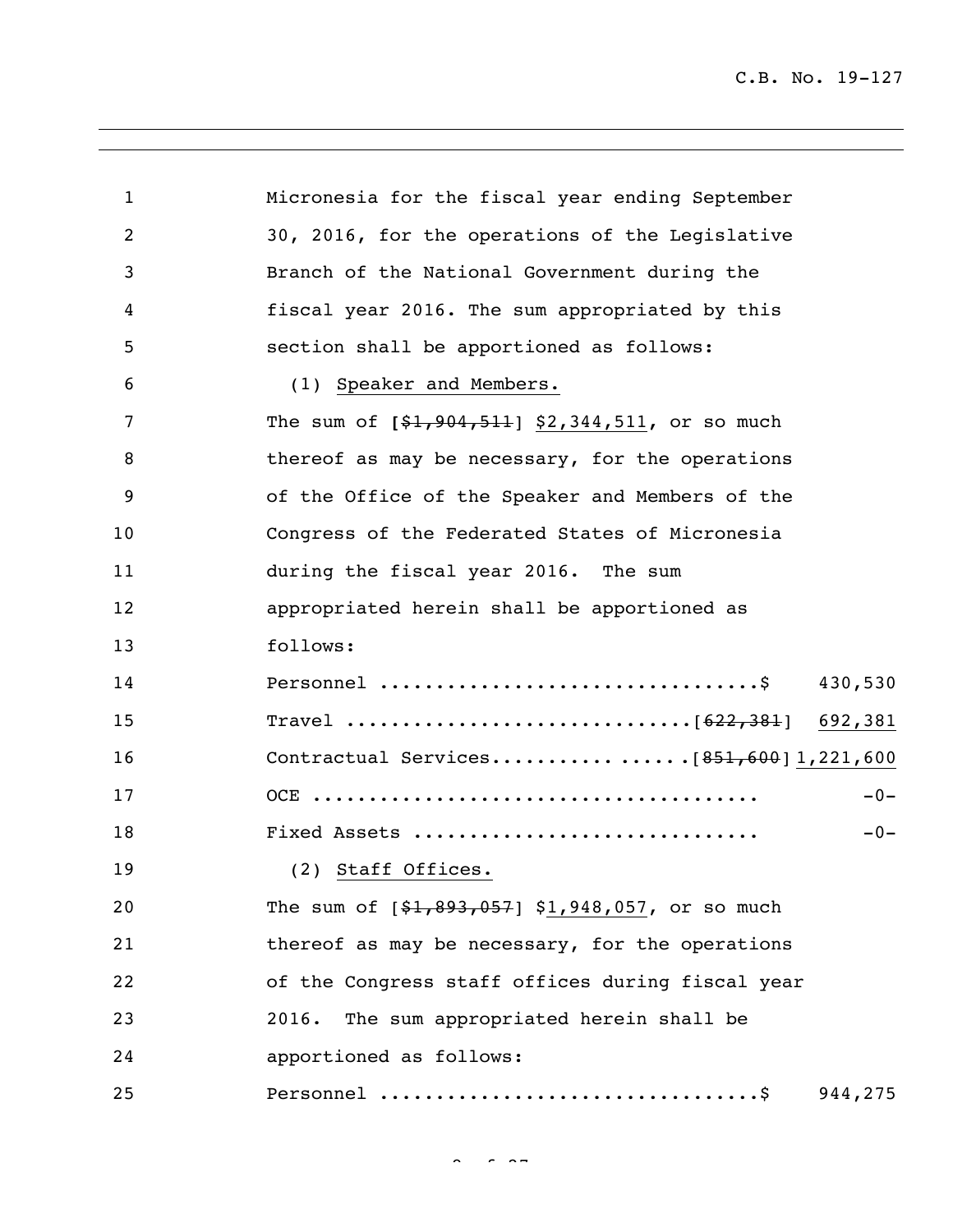| 1              |                                                                  | \$135,252 |
|----------------|------------------------------------------------------------------|-----------|
| $\overline{2}$ |                                                                  | 490,030   |
| 3              | OCE; PROVIDED THAT, up to \$10,000 may be used to                |           |
| 4              | pay expenses incurred during the previous fiscal                 |           |
| 5              |                                                                  | 187,000   |
| 6              |                                                                  |           |
| 7              | (3) Congress Delegation Offices.                                 |           |
| 8              | The sum of \$490,000, or so much thereof as may                  |           |
| 9              | be necessary, for the operations of the Congress                 |           |
| 10             | delegation offices during the fiscal year 2016.                  |           |
| 11             | Of the amounts appropriated for contractual                      |           |
| 12             | services within each Delegation Office, up to a                  |           |
| 13             | maximum of \$25,000 per Member, at the Delegation                |           |
| 14             | Offices' discretion, may be used for Member                      |           |
| 15             | Representation. The sum appropriated is                          |           |
| 16             | apportioned as follows:                                          |           |
| 17             | (a) Kosrae Delegation Office                                     |           |
| 18             | Travel $\dots\dots\dots\dots\dots\dots\dots\dots\dots\dots\dots$ | 5,000     |
| 19             | Contractual Services                                             | 45,000    |
| 20             | OCE                                                              | 20,000    |
| 21             | Fixed Assets                                                     | $-0-$     |
| 22             | TOTAL                                                            | 70,000    |
| 23             | (b) Pohnpei Delegation Office                                    |           |
| 24             | Travel                                                           | 10,000    |
| 25             | Contractual Services                                             | 100,000   |

 $\sim$   $\sim$   $\sim$   $\sim$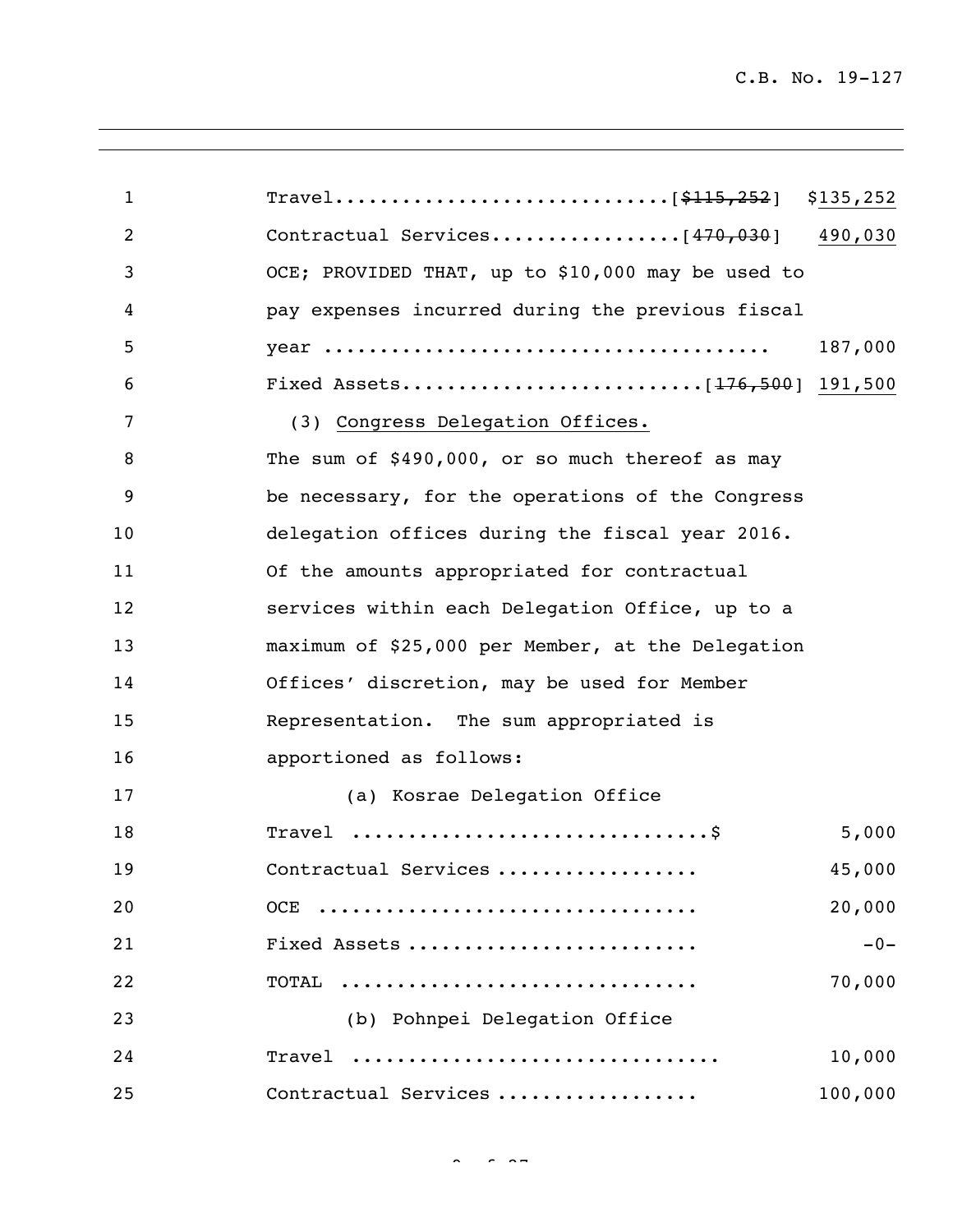| $\mathbf{1}$ | OCE                                                    | 30,000  |
|--------------|--------------------------------------------------------|---------|
| 2            | Fixed Assets                                           | $-0-$   |
| 3            | TOTAL                                                  | 140,000 |
| 4            | (c) Chuuk Delegation Office                            |         |
| 5            | Travel                                                 | 10,000  |
| 6            | Contractual Services                                   | 160,000 |
| 7            | <b>OCE</b>                                             | 30,000  |
| 8            | Fixed Assets                                           | 10,000  |
| 9            | TOTAL                                                  | 210,000 |
| 10           | (d) Yap Delegation Office                              |         |
| 11           | Travel                                                 | 10,000  |
| 12           | Contractual Services                                   | 30,000  |
| 13           | OCE                                                    | 25,000  |
| 14           | Fixed Assets                                           | 5,000   |
| 15           | TOTAL                                                  | 70,000" |
| 16           | Section 4. Section 4 of Public Law No. 19-32 is hereby |         |
|              | 17 amended to read as follows:                         |         |
| 18           | "Section 4. Operating Expenses of the National         |         |
| 19           | Judicial Branch. The sum of \$1,399,415, or so         |         |
| 20           | thereof as may be necessary, is hereby<br>much         |         |
| 21           | appropriated from the General Fund of the              |         |
| 22           | Federated States of Micronesia for the fiscal          |         |
| 23           | year ending September 30, 2016, for the                |         |
| 24           | operations of the Judicial Branch of the               |         |
| 25           | National Government during the fiscal year 2016.       |         |
|              |                                                        |         |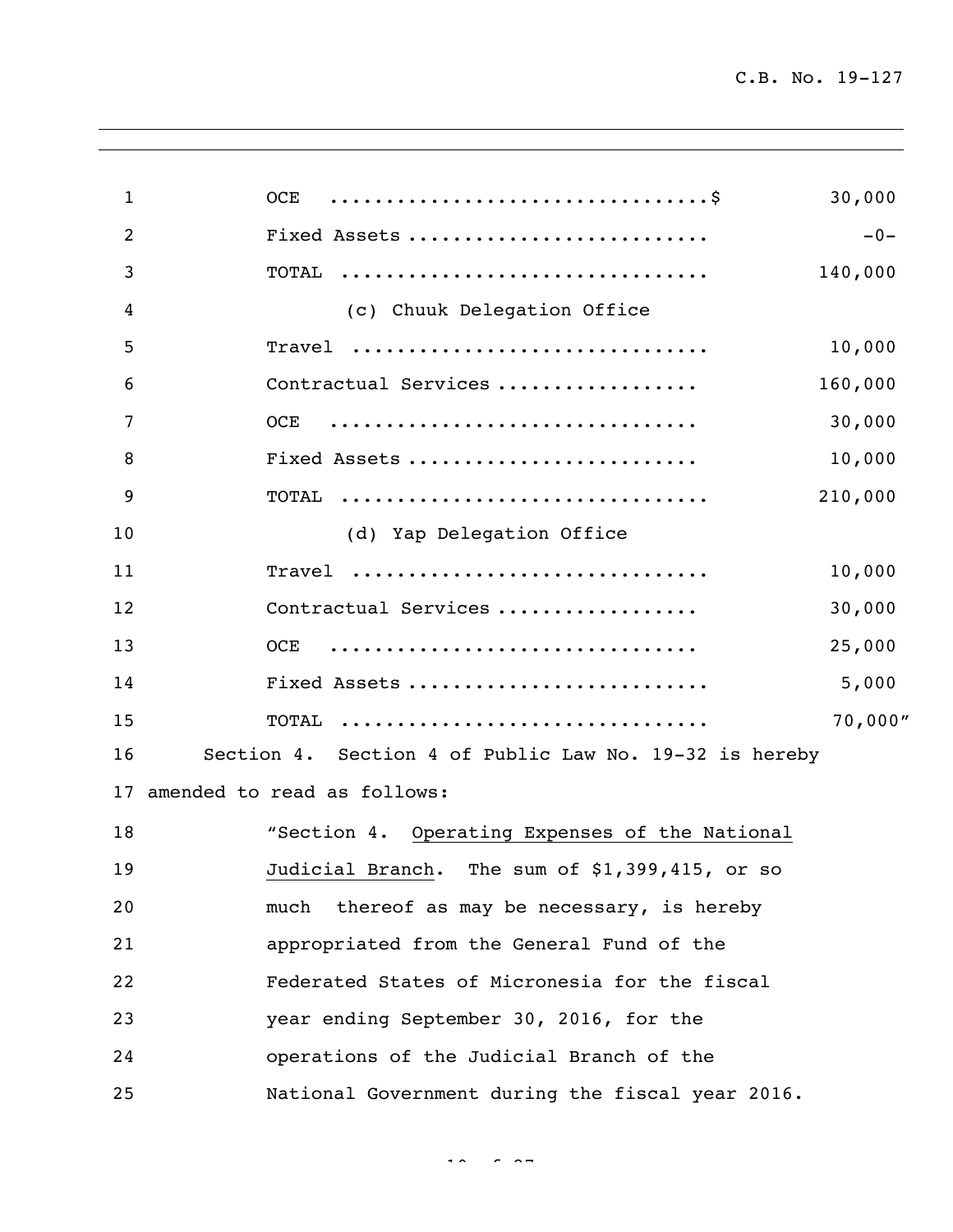| 1              | The sum appropriated by this section shall be                   |
|----------------|-----------------------------------------------------------------|
| 2              | apportioned as follows:                                         |
| 3              |                                                                 |
| $\overline{4}$ | 157,791                                                         |
| 5              | 220,694                                                         |
| 6              | 190,806                                                         |
| 7              | Fixed Assets<br>36,100"                                         |
| 8              | Section 5. Section 8 of Public Law No. 19-32, as amended        |
|                | 9 by Public Law No. 19-45, is hereby further amended to read as |
|                | 10 follows:                                                     |

11 "Section 8. Grants, Subsidies and Contributions. The sum of **[**\$10,981,139] \$11,483,916**,** or so much 13 thereof as may be necessary, is hereby appropriated from the General Fund of the Federated States of Micronesia for the fiscal year ending September 30, 2016 for the following grants, subsidies and contributions during the fiscal year 2016. The sum appropriated by this section shall be apportioned as follows: (1) Office of the President.

| 21 | (a) Asia-Pacific Broadcasting Dev. (AIBD) \$ 4,500 |     |
|----|----------------------------------------------------|-----|
| 22 | (b) Asia-Pacific Broadcasting Union (ABU)          | 800 |
| 23 | (c) Pacific Island News Assn. (PINA)               | 350 |
| 24 | (d) 2023 Action Plan                               |     |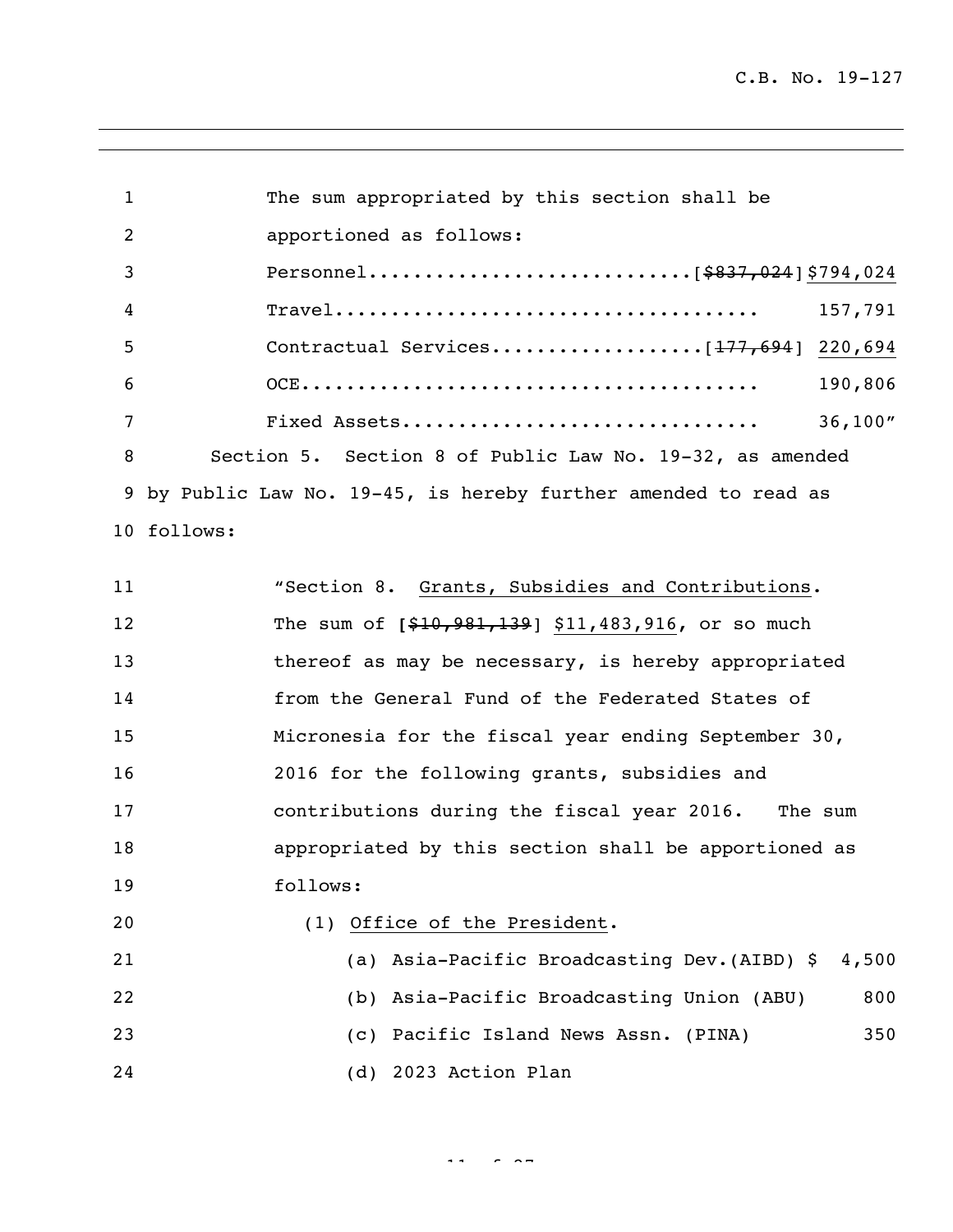| 1  | Implementation \$                               | $-0-$   |
|----|-------------------------------------------------|---------|
| 2  | Asia Pacific Investment<br>(e)                  | 250     |
| 3  | (f)<br>Former                                   |         |
| 4  | Presidents'allowance                            | 50,000  |
| 5  | (2) Department of Foreign Affairs.              |         |
| 6  | (a) Pacific Is. Forum Secretariat               | 46,000  |
| 7  | (b) Secretariat of the Pacific Community        |         |
| 8  | (SPC)                                           | 56,000  |
| 9  | (c) UN Membership Fee                           | 70,000  |
| 10 | (d) UN Economic and Social Commission           |         |
| 11 | for Asia and the Pacific (ESCAP)                | 5,000   |
| 12 | East West Center<br>(e)                         | 5,000   |
| 13 | Cotonou Membership Fee<br>(f)                   | 15,000  |
| 14 | SPC Office Rental<br>(q)                        | 45,000  |
| 15 | FSM-China Diplomatic Relations<br>(h)           | 25,000  |
| 16 | (i) Pacific Island Forum                        | 500,000 |
| 17 | (3) Department of Finance and Administration.   |         |
| 18 | (a) OCO Membership Fee                          | 14,024  |
| 19 | (b) Maintenance Fee for FMIS                    | 55,000  |
| 20 | (c) FSM Group Life                              | 25,000  |
| 21 | Department of Resources and Development.<br>(4) |         |
| 22 | (a) Pacific Islands Development Program         | 15,000  |
| 23 | Forum Fisheries<br>(b)                          | 38,918  |
| 24 | $\left( c\right)$                               | 30,000  |
| 25 | South Pacific Applied Geoscience<br>(d)         |         |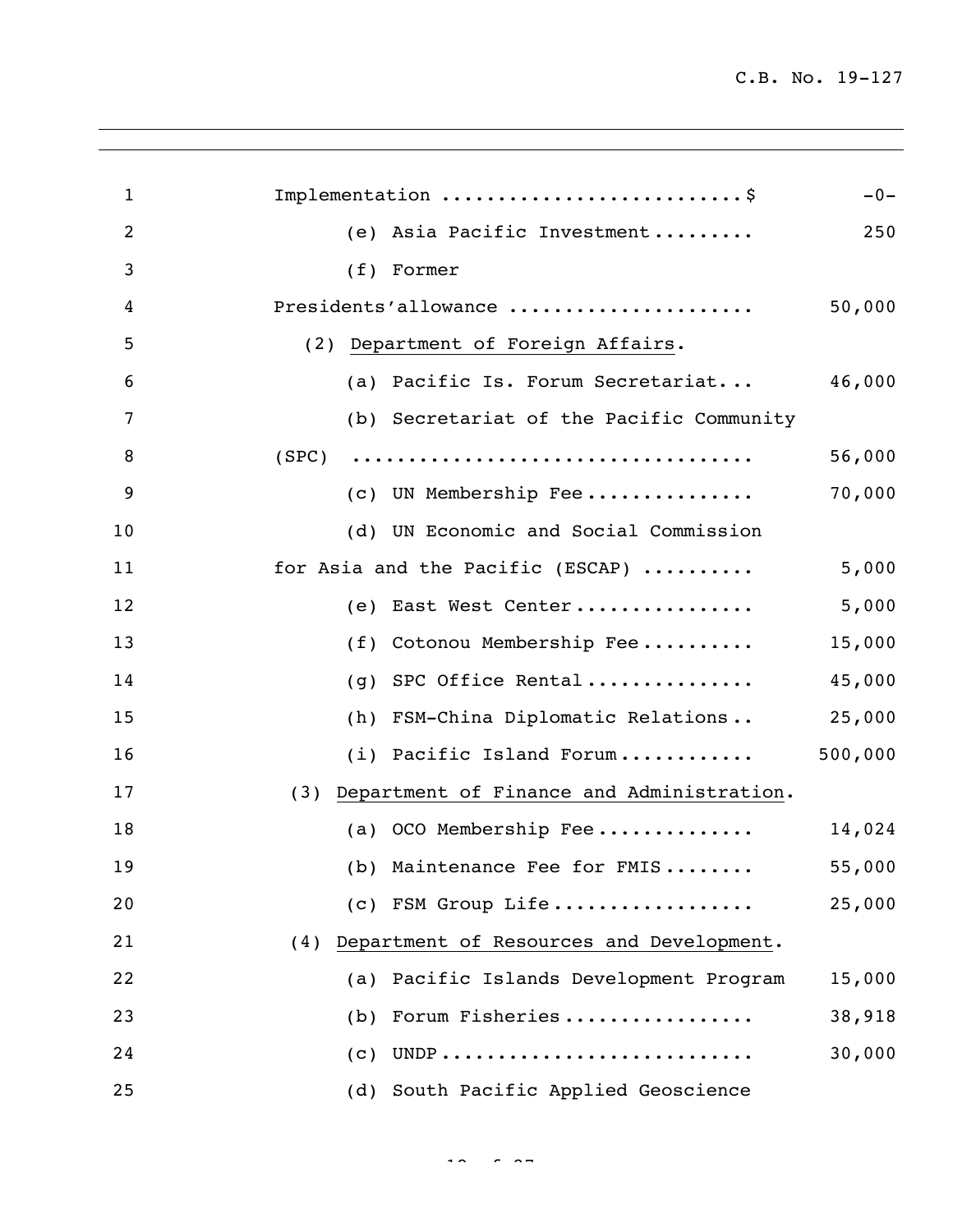| $\mathbf{1}$   | $(SOPAC)$ \$<br>Comm.                        | 15,000 |
|----------------|----------------------------------------------|--------|
| $\overline{c}$ | Pacific Asia Travel Association.<br>(e)      | 5,000  |
| 3              | Micronesian Challenge Endowment.<br>(f)      | 50,000 |
| 4              | Western Forestry Leadership Coalition<br>(g) | 530    |
| 5              | Food Agriculture Organization (FAO)<br>(h)   | 4,800  |
| 6              | Matching for SPC Projects<br>(i)             | 60,000 |
| 7              | Micronesian Challenge<br>(j)                 | 10,000 |
| 8              | Micronesian Cruise Assoc<br>(k)              | 2,500  |
| 9              | International Animal Health<br>(1)           |        |
| 10             | Organization (OIE)                           | 23,000 |
| 11             | (m)                                          | 250    |
| 12             | (n) Micronesia Trade Cmte                    | 30,000 |
| 13             | (o) Convention on Biological                 |        |
| 14             | Diversity (CBD)                              | 1,000  |
| 15             | (p) South Pacific Tourism Organization       |        |
| 16             |                                              | 54,000 |
| 17             | (q) International Fund for Agriculture       |        |
| 18             | Development                                  | 500    |
| 19             | (5) Department of Health and Social Affairs. |        |
| 20             | (a) UN Fund for Population Activity          |        |
| 21             | (UNFPA)                                      | 3,000  |
| 22             | (b) World Health Organization (WHO).         | 4,000  |
| 23             | (c) National Board of Nursing                |        |
| 24             | & Med Licensing                              | 20,000 |
| 25             | (d) Pacific Islands Health Officers          |        |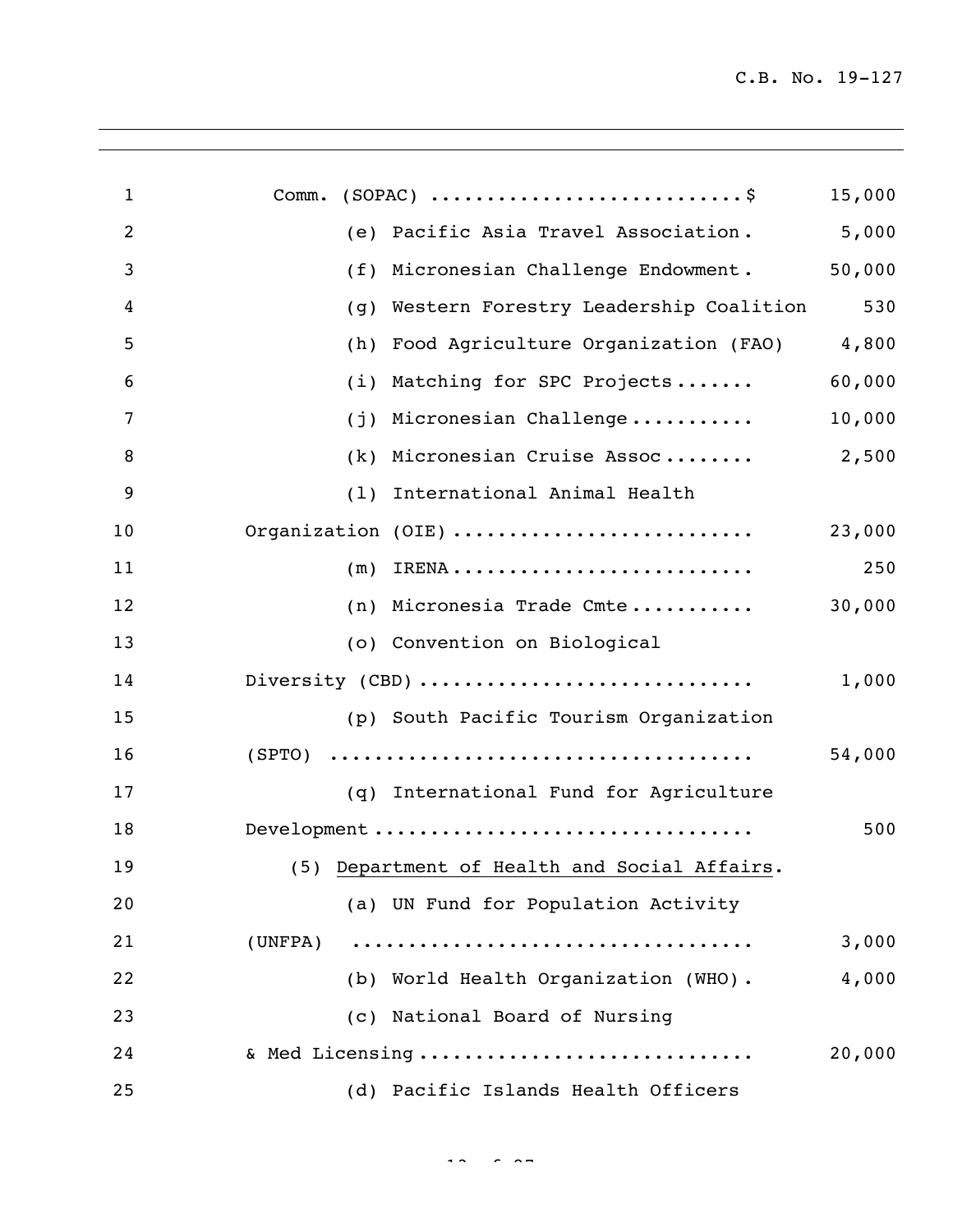| $\mathbf 1$    | Association (PIHOA) \$<br>20,000                |
|----------------|-------------------------------------------------|
| $\overline{2}$ | 20,000<br>(e) FSM Amateur Sports Association.   |
| 3              | (f) Association of Territorial                  |
| 4              | Health Organization<br>7,000                    |
| 5              | 70,000<br>(g) FSM Red Cross                     |
| 6              | 50,000<br>(h) UNICEP (vaccines)                 |
| 7              | 1,000<br>$(i)$ UN Women                         |
| 8              | (6) Department of Education.                    |
| 9              | 600,000<br>(a) Aid for Non-Public Schools       |
| 10             | (b) Financial Assistance to FSM students        |
| 11             | attending CMI<br>40,000                         |
| 12             | (c) Financial Assistance to FSM students        |
| 13             | attending PCC<br>150,000                        |
| 14             | (d) National Scholarship; PROVIDED THAT,        |
| 15             | the funds are prioritized according to          |
| 16             | designated areas of priority study which        |
| 17             | include: law, medicine,                         |
| 18             | accounting/economics/business, and engineering. |
| 19             | Incoming freshmen majoring in liberal arts      |
| 20             | (including pre-law and pre-med) must            |
| 21             | maintain a G.P.A. of 2.0<br>2,000,000           |
| 22             | 75,000<br>(e) National Close-Up                 |
| 23             | (f) National Merit Scholarship<br>150,000       |
| 24             | 5,000<br>COM Board annual meeting<br>(q)        |
| 25             | (h) Caroline College and                        |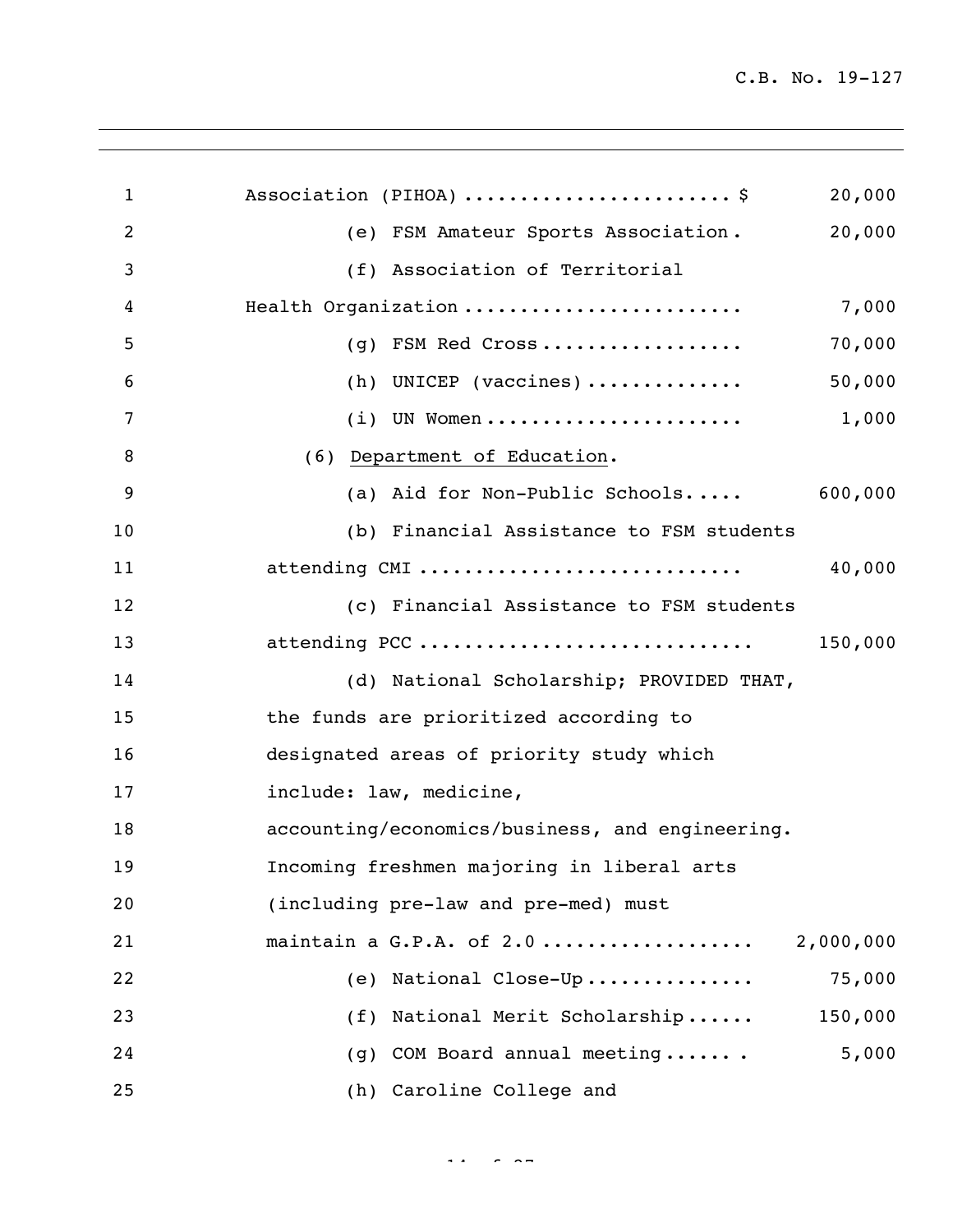| $\mathbf{1}$   | Pastoral Institute (CCPI) \$                               | 50,000  |
|----------------|------------------------------------------------------------|---------|
| $\overline{2}$ | (i) Faithwalk Christian College                            | 50,000  |
| 3              | (j) COM-FSM - unpaid tuition to SDSU                       | 316,000 |
| 4              | (7) Department of Transportation,                          |         |
| 5              | Communication and Infrastructure.                          |         |
| 6              | (a) Asia Pacific Telecommunity (APT)                       | 11,000  |
| 7              | (b) International Telecommunications                       |         |
| 8              | Union $(\texttt{ITU}) \dots \dots \dots \dots \dots \dots$ | 104,163 |
| 9              | (c) International Civil Aviation                           |         |
| 10             | Organization                                               | 28,050  |
| 11             | (d) FSM Capital Energy/Utilities                           | 700,000 |
| 12             | (e) Micronesian Shipping Comm 25,000                       |         |
| 13             | Department of Justice.<br>(8)                              |         |
| 14             | (a) DOJ Fuel Subsidy                                       | 200,000 |
| 15             | (b) Kosrae Joint Law Enforcement                           | 30,000  |
| 16             | (c) Pohnpei Joint Law Enforcement                          | 50,000  |
| 17             | (d) Chuuk Joint Law Enforcement                            | 50,000  |
| 18             | (e) Yap Joint Law Enforcement.                             | 30,000  |
| 19             | (f) Chuuk Health Care Plan                                 |         |
| 20             | Court Judgment                                             | 80,777  |
| 21             | (9) Congress of the Federated States of                    |         |
| 22             | Micronesia                                                 |         |
| 23             | IPU Conference<br>(a)                                      | 50,000  |
| 24             | (b) Climate Change Conferences                             | 30,000  |
| 25             | (c) APPU/APPF [75,000]                                     | 30,400  |
|                |                                                            |         |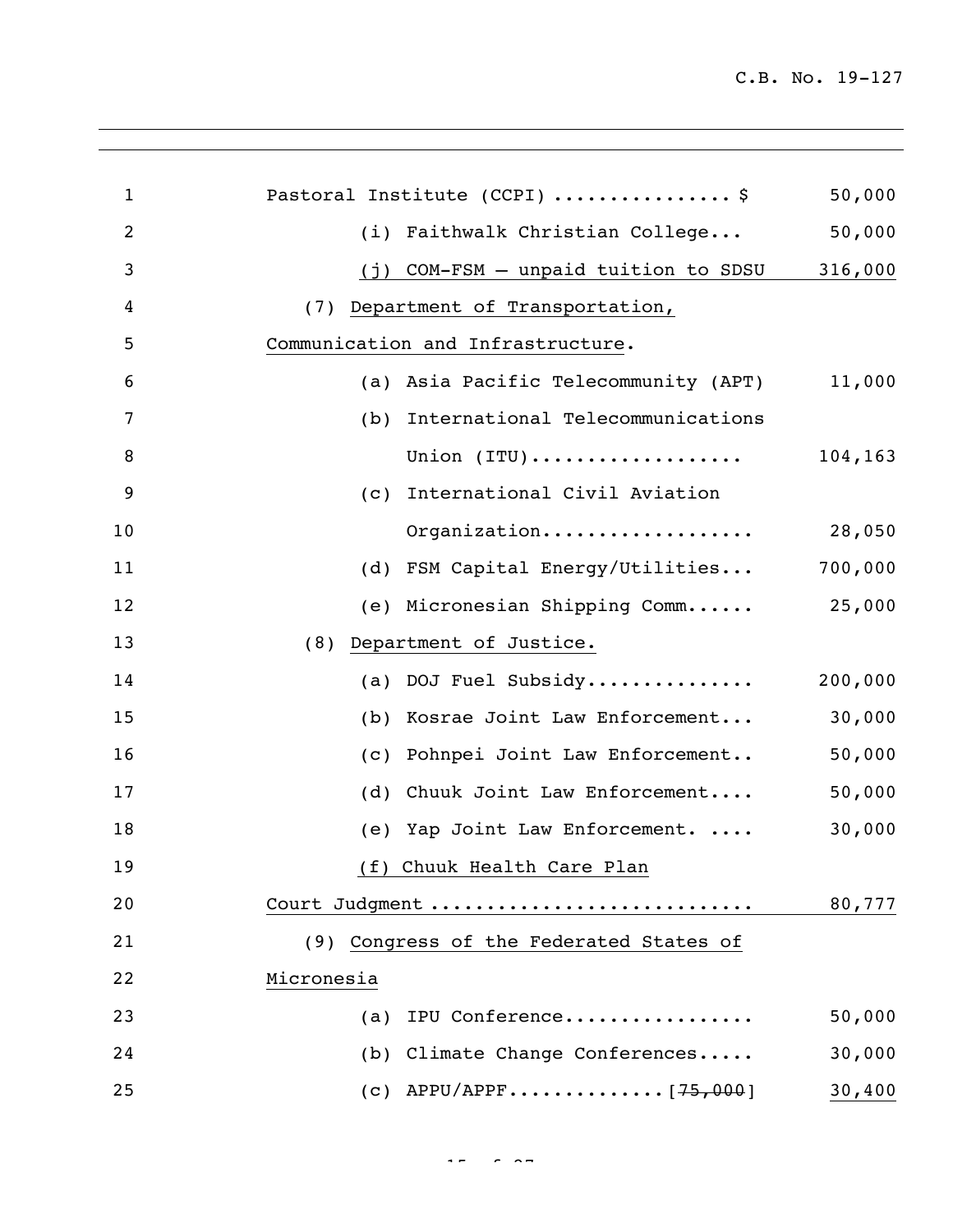| $\mathbf{1}$   | (d) Staff Upgrade/Law of the Sea                                  |
|----------------|-------------------------------------------------------------------|
| $\overline{2}$ | 50,000                                                            |
| 3              | 50,000<br>(e) World Bank/IMF Annual Meeting                       |
| 4              | (f) FSM/Israel Parliamentarian                                    |
| 5              | Friendship Link<br>100,000                                        |
| 6              | 60,000<br>(g) MLC Conference                                      |
| 7              | (h) FSM/Japan Parliamentarian                                     |
| 8              | Friendship Link<br>50,000                                         |
| 9              | (i) China Parliamentarian Visit[50,000]<br>18,800                 |
| 10             | (j) FSM Congress/Cuban National Assembly                          |
| 11             | Parliamentary Relations<br>50,000                                 |
| 12             | (k) National Olympic Committee -                                  |
| 13             | Assistance for Jennifer Chieng<br>25,000                          |
| 14             | (1) FSM-French Parliamentarian                                    |
| 15             | 46,800                                                            |
| 16             | $(m)$ ACP<br>50,000                                               |
| 17             | (n) Fisheries Meetings (WCPFC, PNA,                               |
| 18             | NORMA Bilateral Access Consultations, and U.S.                    |
| 19             | Treaty Negotiations, and others)  [ <del>50,000</del> ]<br>70,000 |
| 20             | 20,000<br>(o) MRA Conference in Japan                             |
| 21             | (p) Contribution to IPU, of which up                              |
| 22             | to \$12,500 may be used to pay overdue membership                 |
| 23             | fees<br>112,500                                                   |
| 24             | 10,000<br>IPU annual dues<br>(q)                                  |
| 25             | 50,000<br>IPU Assembly in Zambia<br>(r)                           |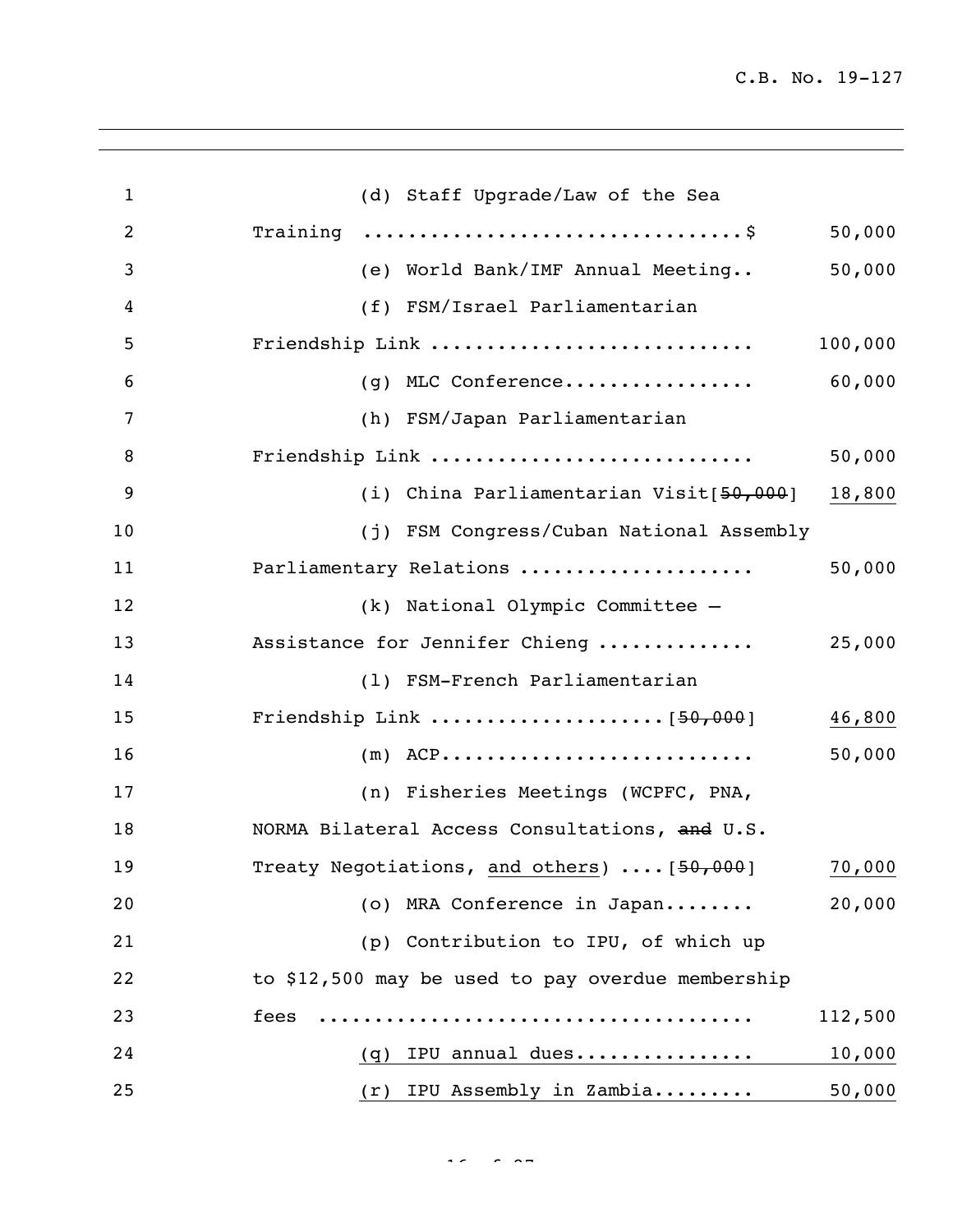| 1              | Crans Montana Forum in Morocco \$<br>(s) | 50,000  |
|----------------|------------------------------------------|---------|
| $\overline{2}$ | (t) Wilshire Investment Conference &     |         |
| 3              | meetings with constituents in the U.S    | 50,000  |
| 4              | (10)<br>Office of E.E.M.                 |         |
| 5              | (a) SPREP                                | 10,184  |
| 6              | $(b)$ UNEP                               | 760     |
| 7              | (c) SPREP/Noumea Convention              | 1,764   |
| 8              | (d) Waigani Convention                   | 1,190   |
| 9              | (e) UN Convention to Combat              |         |
| 10             | Desertification                          | 120     |
| 11             | (f) UN Framework Convention (UNFCC)      | 250     |
| 12             | Earth Day Activities<br>(q)              | 15,000  |
| 13             | (h) EPA Director's Meeting               | 20,000  |
| 14             | (i) 5th Bi-Annual Environmental          |         |
| 15             | Conference                               | 20,000  |
| 16             | (j) Disaster Assistance Emergency        |         |
| 17             | Fund (DAEF) Matching                     | 200,000 |
| 18             | Office of NACHP<br>(11)                  |         |
| 19             | (a) UNESCO                               | 4,000   |
| 20             | (b)<br>NCSHPO                            | 2,760   |
| 21             | $(c)$ PARBICA                            | 100     |
| 22             | $(d)$ PIALA                              | 100     |
| 23             | (e) WHC Membership Fee                   | 54      |
| 24             | (12) Other Grants, Subsidies and         |         |
| 25             | Contributions.                           |         |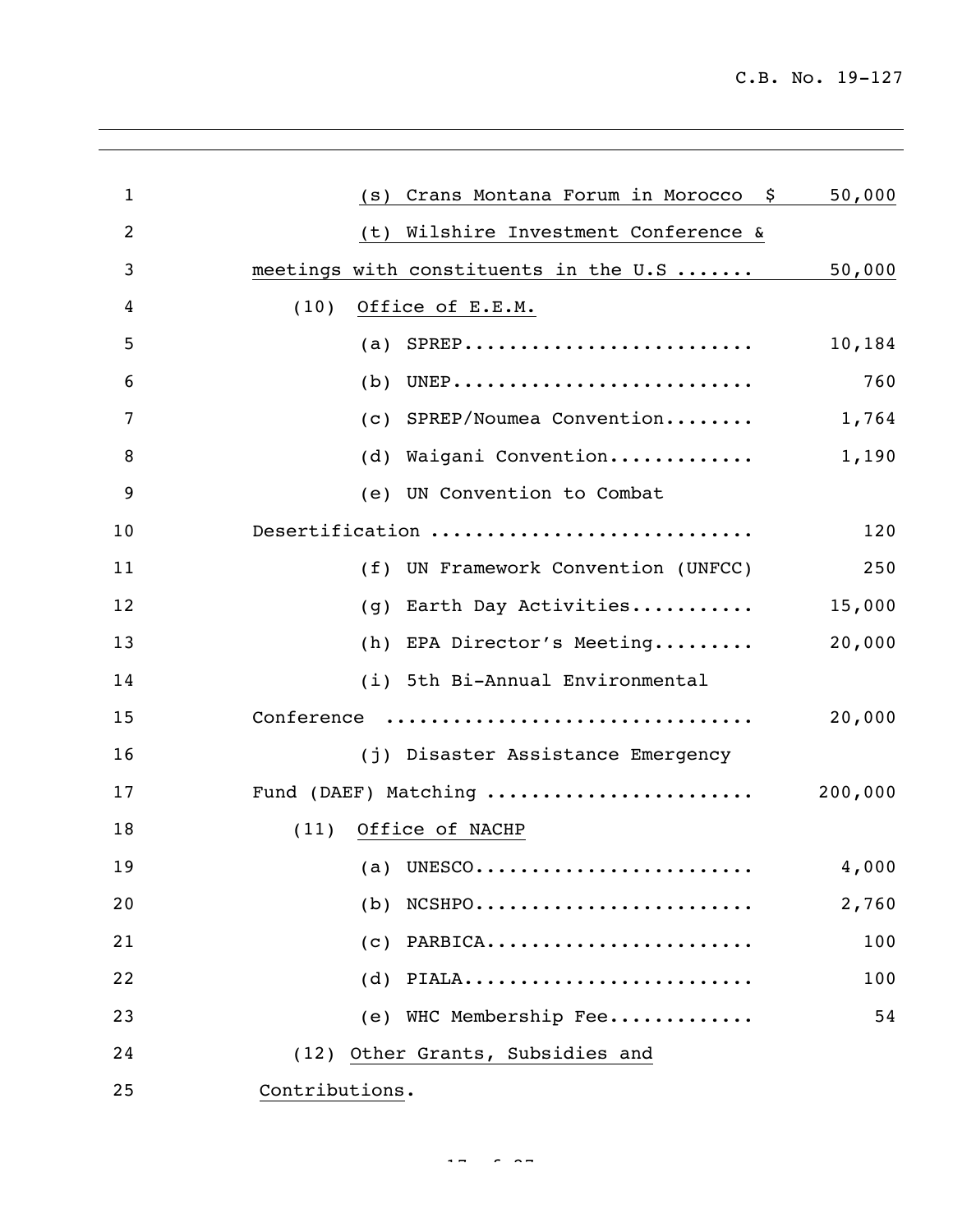| 1              | (a) Kosrae Judiciary Subsidy\$                            | 35,000    |
|----------------|-----------------------------------------------------------|-----------|
| $\overline{2}$ | (b) Pohnpei Judiciary Subsidy                             | 55,000    |
| 3              | (c) Chuuk Judiciary Subsidy                               | 55,000    |
| 4              | (d) Yap Judiciary Subsidy                                 | 35,000    |
| 5              | (e) COM Treaty Obligations                                | 25,000    |
| 6              | (f) Micronesian Legal Services                            |           |
| 7              | Corporation                                               | 250,000   |
| 8              | MiCare<br>(q)                                             | 80,000    |
| 9              | MLFC Loan Payment<br>(h)                                  | 200,000   |
| 10             | Single Audit<br>(i)                                       | 445,000   |
| 11             | FSM Social Security<br>(i)                                | 2,000,000 |
| 12             | (k) Staff Housing                                         | 510,000   |
| 13             | (1) Recruitment and repatriation                          | 223,218   |
| 14             | (m) WCPFC Membership                                      | 108,504   |
| 15             | (n) UN Mission Legal Counsel Travel[-                     |           |
| 16             | [UNFCC/UNCCC Climate Change Conferences] [10,000]         | 15,000''  |
| 17             | Section 9 of Public Law No. 19-32 is hereby<br>Section 6. |           |
|                | 18 amended to read as follows:                            |           |
| 19             | "Section 9. Capital and Human Resources                   |           |
| 20             | Development.                                              |           |
| 21             | The sum of $[$36,937,693]$ \$37,162,148, or so much       |           |
| 22             | thereof as may be necessary, is hereby                    |           |
| 23             | appropriated from the General Fund of the                 |           |
| 24             | Federated States of Micronesia for the fiscal             |           |
| 25             | year ending September 30, 2016, for the                   |           |
|                |                                                           |           |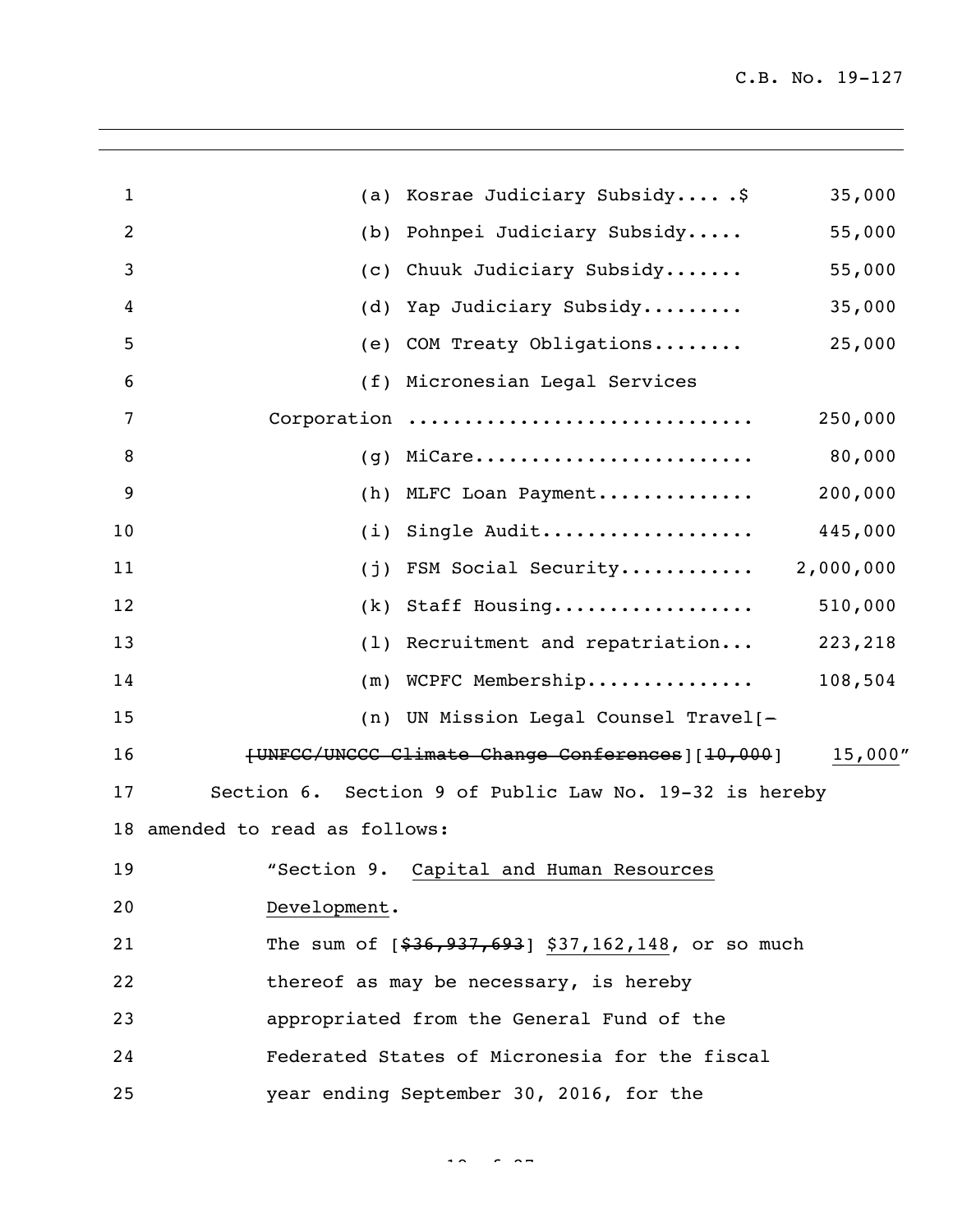| 1              | following capital improvements, development                                                   |
|----------------|-----------------------------------------------------------------------------------------------|
| $\overline{2}$ | programs, and projects and human resources                                                    |
| 3              | development. Of the total amount of funds                                                     |
| 4              | appropriated herein, $[$2,050,546]$ \$689,598 shall                                           |
| 5              | be deemed to come from funds available under the                                              |
| 6              | Amended Compact from the Supplemental Education                                               |
| 7              | Grant. The sum appropriated by this section                                                   |
| 8              | shall be apportioned as follows:                                                              |
| 9              | (1) College of Micronesia - FSM.                                                              |
| 10             | 3,800,000<br>(a) College of Micronesia-FSM \$                                                 |
| 11             | (b) FSM Fisheries and Maritime Institute<br>833,915                                           |
| 12             | 683,948<br>$(c)$ COM-FSM SEG                                                                  |
| 13             | (2) Department of Finance & Administration                                                    |
| 14             | 100,000<br>(a) FSM Warehouse Lease & Maintenance                                              |
| 15             | 15,000<br>(b) PCD Awareness Initiative                                                        |
| 16             | (3) Department of Resources & Development                                                     |
| 17             | 67,000<br>(a) FSM Assn. Chamber of Commerce                                                   |
| 18             | (b) State Trade Fairs enhancing                                                               |
| 19             | 40,000<br>value addition                                                                      |
| 20             | 50,000<br>$\text{SNLC} \ldots \ldots \ldots \ldots \ldots \ldots \ldots \ldots \ldots$<br>(C) |
| 21             | FSM Agriculture Census<br>(d)<br>$-0-$                                                        |
| 22             | SBDC Capacity Assessment<br>$-0-$<br>(e)                                                      |
| 23             | National Trade Facilitation<br>(f)                                                            |
| 24             | Conference (NTFC)<br>75,000                                                                   |
| 25             | (g) Food Security Production<br>100,000                                                       |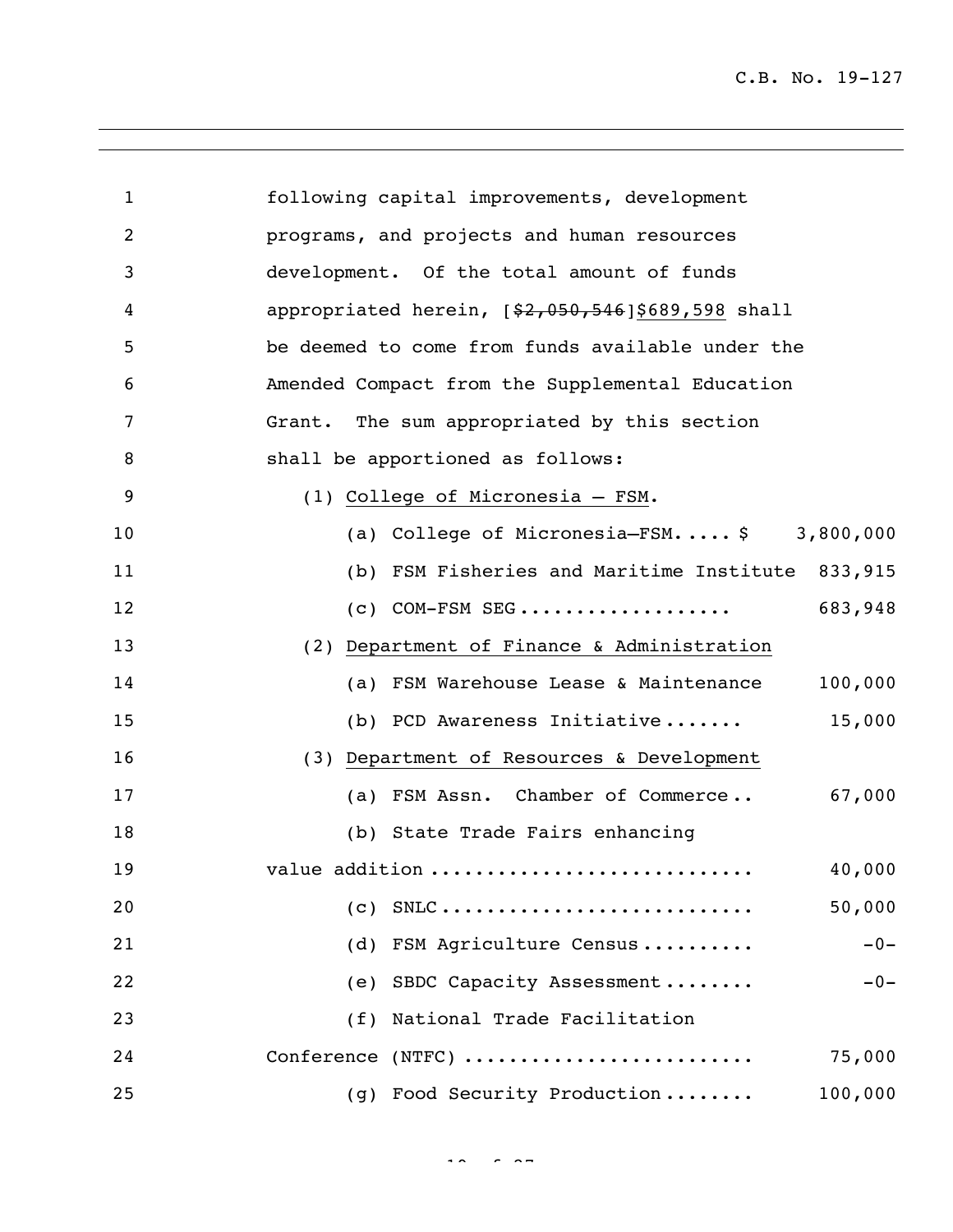| $\mathbf{1}$   | (h) Secretariat/Hosting conference,            |         |
|----------------|------------------------------------------------|---------|
| $\overline{2}$ | equipment, materials \$                        | 10,000  |
| 3              | (i) Foreign Investment Review                  | $-0-$   |
| 4              | Implement National Tourism Policy<br>(j)       | 35,000  |
| 5              | (k) Trade Advisory Service                     | $-0-$   |
| 6              | (1) Tourism Advisory Service                   | $-0-$   |
| $\overline{7}$ | (m) Assistance to States for Tourism           |         |
| 8              | Investment Plan Implementation  1,951,201      |         |
| 9              | (n) Phase II Foreign Investment Review 18,278  |         |
| 10             | (4) Department of Transportation,              |         |
| 11             | Communications and Infrastructure.             |         |
| 12             | (a) Outer Island Airport Improvement 1,500,000 |         |
| 13             | (b) Capital Facilities Rehabilitation          | 500,000 |
| 14             | (c) Sekere-Palikir Road, Bridge,               |         |
| 15             | and Pavement Drainage                          | 300,000 |
| 16             | (d) Operation & Drydocking Boats 2,500,000     |         |
| 17             | (e) Caroline Island Air                        | 150,000 |
| 18             | Chuuk Air Service Agreement<br>(f)             | 250,000 |
| 19             | (g) Equipment replacement for Voyager          | 211,100 |
| 20             | (h) Radar Replacement                          | 78,700  |
| 21             | (i) AIP Matching Funds  1,860,075              |         |
| 22             | (5) Department of Justice                      |         |
| 23             | (a) Patrol boat major maintenance              |         |
| 24             | project                                        | 125,000 |
| 25             | (b) Hosting of PILON Meeting                   | 20,000  |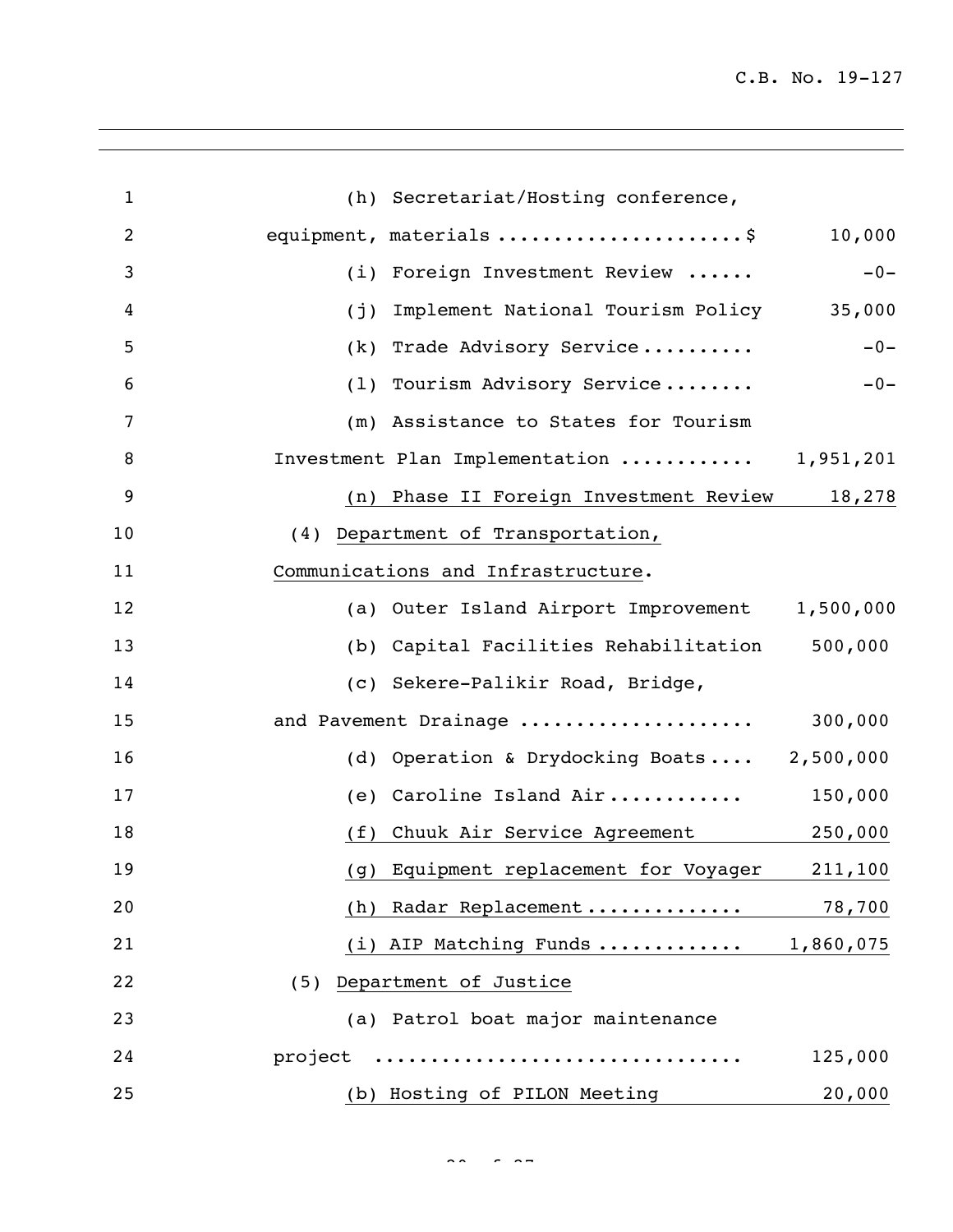| $\mathbf{1}$   | (c) Humanitarian assistance to detained             |
|----------------|-----------------------------------------------------|
| $\overline{2}$ | foreign nationals in the state of Yap  \$<br>25,000 |
| 3              | (d)Anti-trafficking in persons & anti-              |
| 4              | 30,000<br>human smuggling                           |
| 5              | (6) Office of Environment & Emergency               |
| 6              | Management                                          |
| 7              | (a) Fostering Sustainable Solid Waste Mng 125,000   |
| 8              | President's Office<br>(7)                           |
| 9              | FSM Trust Fund 10,000,000<br>(a)                    |
| 10             | 100,000<br>Staff upgrading<br>(b)                   |
| 11             | 2023 Investment Development Fund<br>$-0-$<br>(C)    |
| 12             | Implementation of ODA Policy<br>50,000<br>(d)       |
| 13             | 2016 Development Partners Meeting<br>75,000<br>(e)  |
| 14             | (f) Compact Review Committee<br>50,000              |
| 15             | Purchase of land in Guam for<br>(q)                 |
| 16             | relocation of the Consulate Office  2,000,000       |
| 17             | (8) National Election.                              |
| 18             | 50,000<br>(a) National Election (voter ID)          |
| 19             | (9) Department of Health and Social Affairs         |
| 20             | (a) Health Services Specialty Pathologist<br>50,000 |
| 21             | (b) Environmental/water/food/lab test<br>78,000     |
| 22             | (c) Medical Specialized Team<br>195,000             |
| 23             | (d) Health Network<br>$-0-$                         |
| 24             | (10) Department of Education                        |
| 25             | (a) NDOE Projects<br>395,000                        |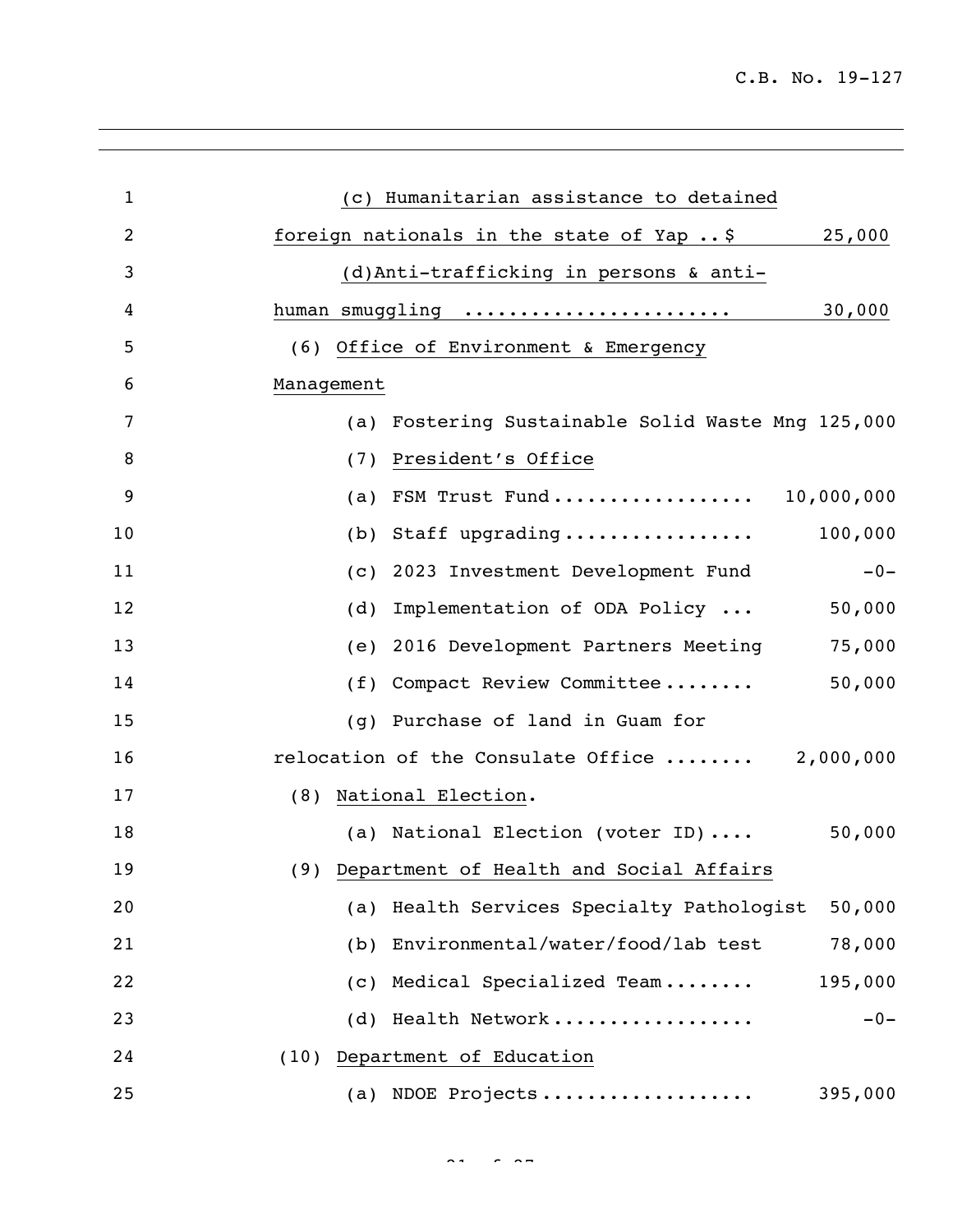1 (11) Insurance Board. (a) Improve and strengthen statutory 3 and requlatory framework ....................\$ 29,409 (b) Consultant Site Evaluation ........... 99,220 (12) Other Capital and Human Resource Development. (a) Chuuk State Priority Infrastructure **Project apportioned as follows:**  (i) 4G network upgrade for main island of Chuuk and mobile extension to the 11 outer islands of Chuuk ........................... 1,500,000 (ii) Other Chuuk State Priority Infrastructure Projects .................... 2,750,000 (b) Pohnpei State Priority 15 Infrastructure Projects .......... [2,750,000] 15 (c) Kosrae State Priority Infrastructure Projects .................... 1,500,000 (d) Yap State Priority Infrastructure Projects; PROVIDED THAT, the allottee submits both a plan outlining the use of the funds and a report detailing the use of the Priority Infrastructure Project funds appropriated in FY15 ....................... 1,750,000 (e) FSM Foreign Mission Repair & Maintenance ............................ 300,000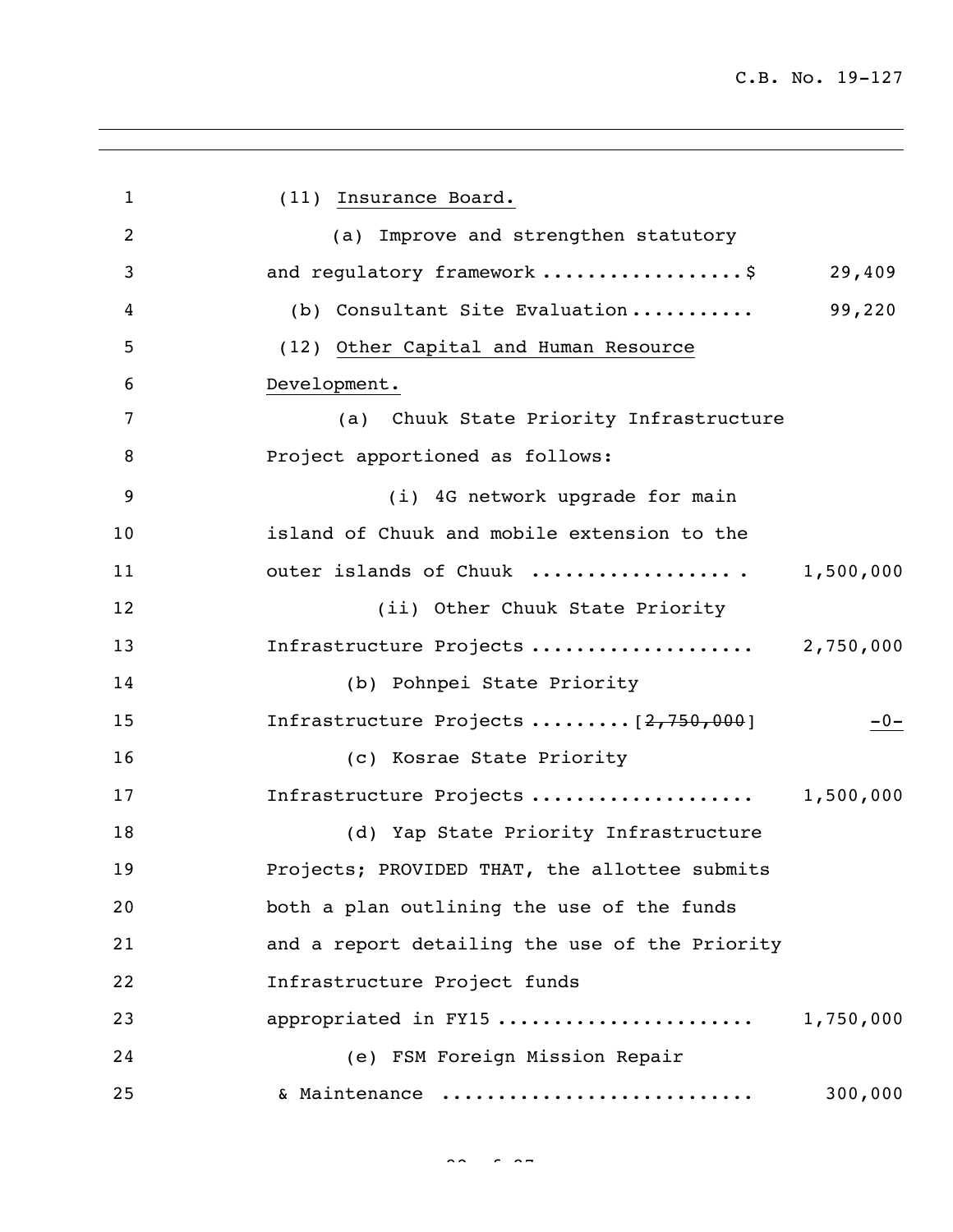| $\mathbf{1}$ | (f) Renovation of the Supreme Court in            |           |
|--------------|---------------------------------------------------|-----------|
| 2            | Kosrae & Chief Justice of Kosrae                  |           |
| 3            | Travel to Samoa  \$                               | 75,000    |
| 4            | (g) Renovation of Chuuk State                     |           |
| 5            | Supreme Court                                     | 100,000   |
| 6            | (h) Typhoon Shutters for FSM                      |           |
| 7            | Supreme Court in Yap                              | 30,000    |
| 8            | (i) Renovation of the Chuuk                       |           |
| 9            | Delegation Office                                 | 50,000    |
| 10           | (j) Foreign Affairs-FSM Contribution for          |           |
| 11           | SPC Hosting                                       | 228,000   |
| 12           | (k) NACH-Pacific Island Festival of Arts -        |           |
| 13           | Pohnpei                                           | 50,000    |
| 14           | (1) NACH-Pacific Island Festival of Arts -        |           |
| 15           | Yap                                               | 50,000    |
| 16           | (m) NACH-Pacific Island Festival of Arts -        |           |
| 17           | Kosrae                                            | 50,000    |
| 18           | (n) NACH-Pacific Island Festival of Arts -        |           |
| 19           | Chuuk <u></u>                                     | 50,000    |
| 20           | (o) Postal Service prior-obligation               | 8,302     |
| 21           | (p) Upgrade FSM Congress Internet to Fiber        |           |
| 22           |                                                   | 25,000    |
| 23           | (q) Pacific Assoc. of Supreme Audit               |           |
| 24           | Institutions Meeting                              | \$20,000" |
| 25           | Section 7. Section 12 of Public Law No. 19-32, as |           |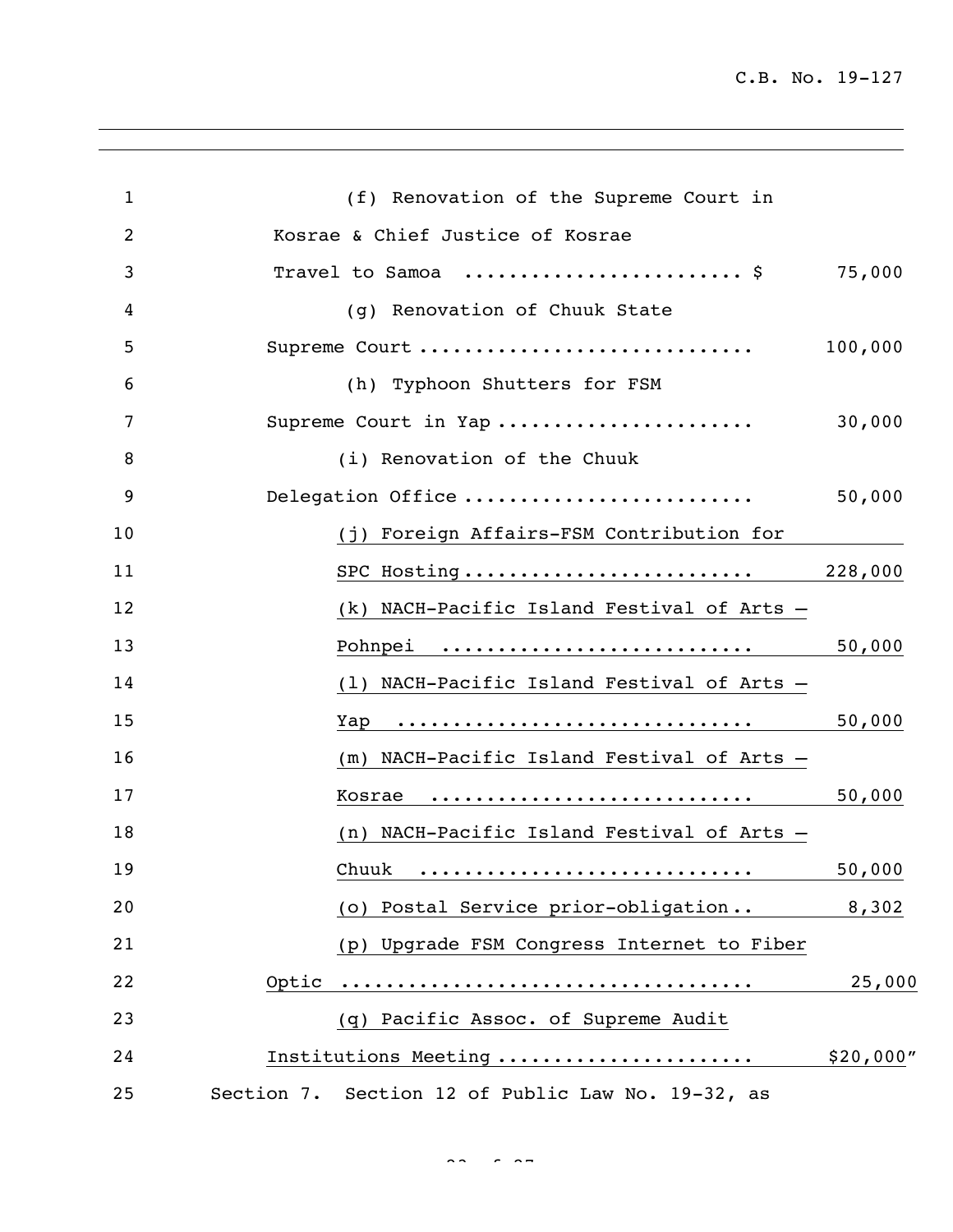```
1 amended by Public Law No. 19-45, is hereby further amended 
2 to read as follows:
3 "Section 12. Allotment and management of funds 
4 and lapse dates.
5 (1) General provisions.
6 (a) All funds appropriated by this act shall be 
7 allotted, managed, administered and accounted for in 
8 accordance with applicable law, including, but not 
9 limited to, the Financial Management Act of 1979.
10 (b) The allottees shall be responsible for 
11 ensuring that these funds, or so much thereof as may be 
12 necessary, are used solely for the purposes specified in 
13 this act, and that no obligations are incurred in excess 
14 of the sums appropriated.
15 (2) Allottees. The allottees of the funds 
16 appropriated by this act are as follows:
17 (a) Section 2 - the allottee of these funds 
18 shall be the President of the Federated States of 
19 Micronesia;
20 (b) Section 3 - the allottee of these funds 
21 shall be the Speaker of the Congress of the Federated 
22 States of Micronesia;
23 (c) Section 4 – the allottee of these funds 
24 shall be the Chief Justice of the Supreme Court of the
25 Federated States of Micronesia;
```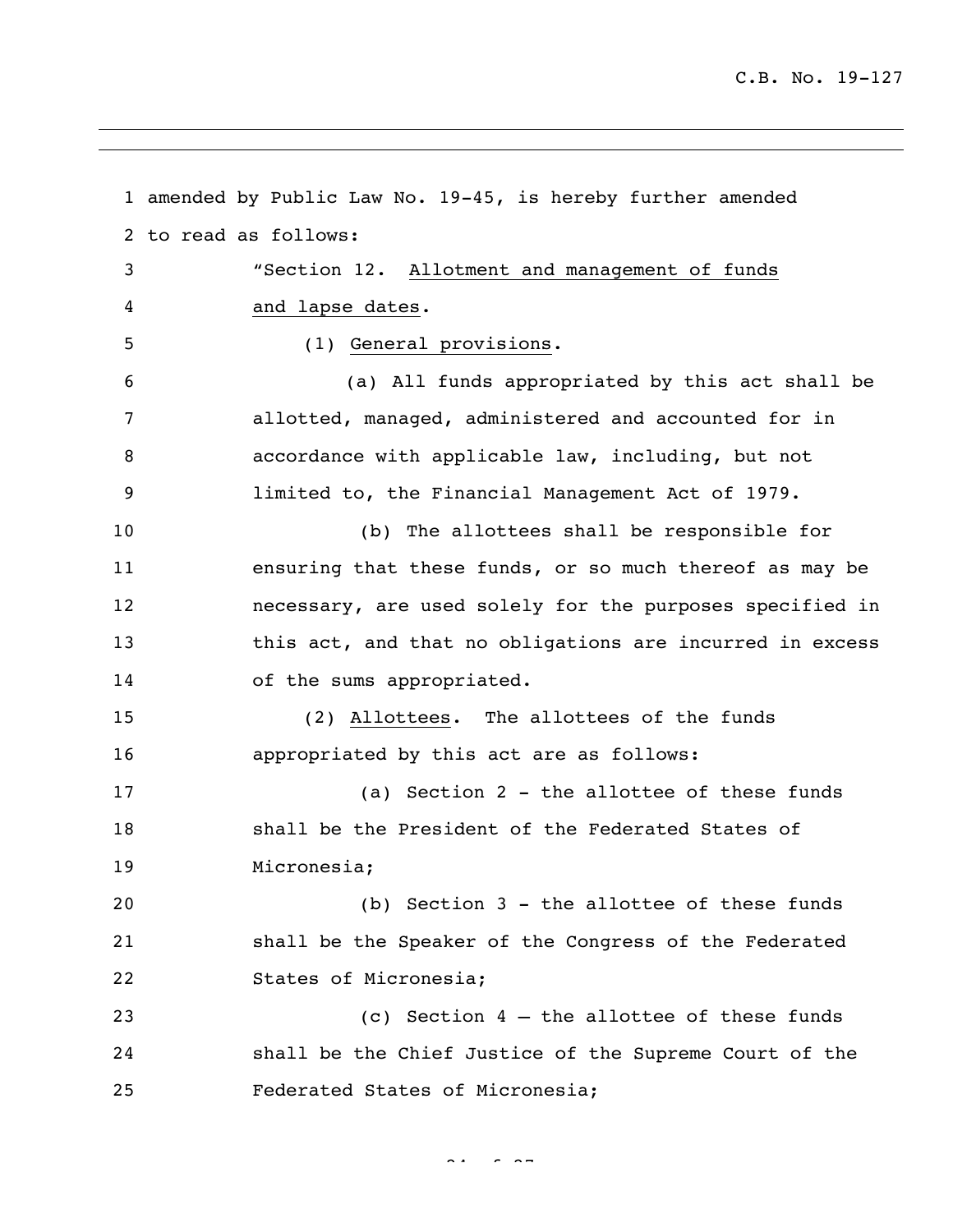(d) Section 5 – the allottee of these funds shall be the Public Auditor of the Federated States of Micronesia; (e) Sections 6 through 9 - the allottee of these funds shall be the President of the Federated States of Micronesia; PROVIDED HOWEVER, that for the following subsections of sections 8 through 9 of this act: (i) Section 8(6)(g) – the allottee shall be 10 the President of the College of Micronesia - FSM; and (ii) Section 8(6)(h) through (i) – the allottee of these funds shall be the Governor of the 13 State of Chuuk; (iii) All subsections under Section 8(9) – the allottee of these funds shall be the Speaker of the Congress of the Federated States of Micronesia; and (iv) Section 8(12)(a) through (d) - the allottee of these funds shall be the Chief Justice of the respective State Supreme Court; (v) Section 8(12)(n) – the allotte of thee funds shall be the Speaker of Congress of the Federated States of Micronesia. (vi) Section 9(1)(a) through (c) - the allottee of these funds shall be the President of the College of Micronesia-FSM;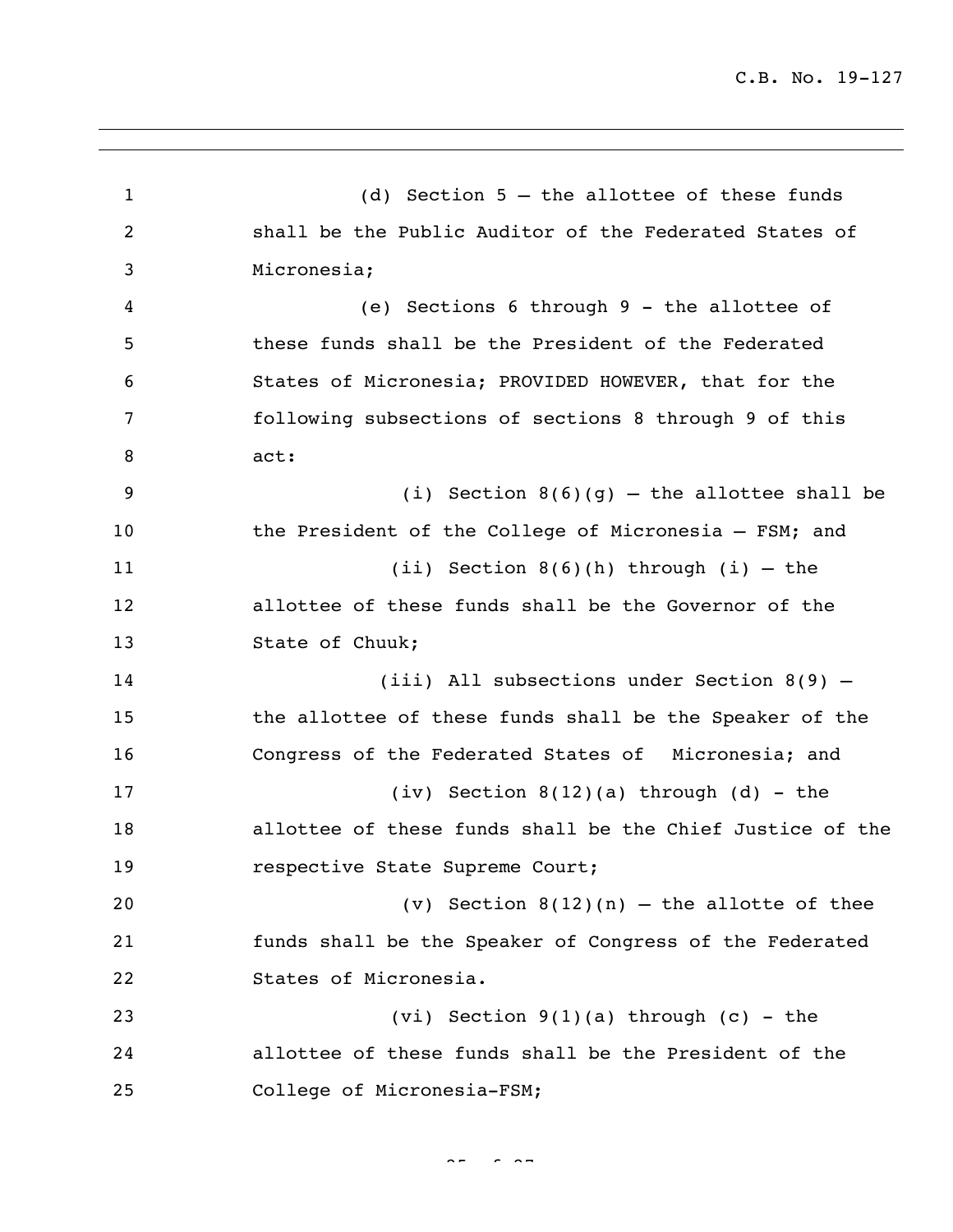| $\mathbf{1}$ | (vii) Section $9(12)(a)(ii)$ - the allottee of            |
|--------------|-----------------------------------------------------------|
| 2            | these funds shall be Governor of Chuuk State [ + PROVIDED |
| 3            | THAT, the Governor shall submit the proposed uses of said |
| 4            | funds in accordance with priorities of Chuuk State to the |
| 5            | Chuuk State Legislature for its consideration and         |
| 6            | $a$ ction].                                               |
| 7            | (viii) Section $9(12)(b)-(d)$ - the allottee of           |
| 8            | these funds shall be the Governor of the respective       |
| 9            | states.                                                   |
| 10           | $(ix)$ Section $9(12)(f)$ - the allottee of               |
| 11           | these funds shall be the Chief Justice of the Kosrae      |
| 12           | State Supreme Court.                                      |
| 13           | $(x)$ Section 9(12)(g) – the allottee of                  |
| 14           | these funds shall be the Chief Justice of the Chuuk State |
| 15           | Supreme Court.                                            |
| 16           | $(xi)$ Section 9(12)(h) - the allottee of                 |
| 17           | these funds shall be the Chief Justice of the Yap Supreme |
| 18           | Court.                                                    |
| 19           | $(xii)$ Section $9(12)(i)$ - the allottee of              |
| 20           | these funds shall be the Chairman of the Chuuk Delegation |
| 21           | to the FSM Congress."                                     |
| 22           |                                                           |
| 23           |                                                           |
| 24           |                                                           |
| 25           |                                                           |
|              |                                                           |